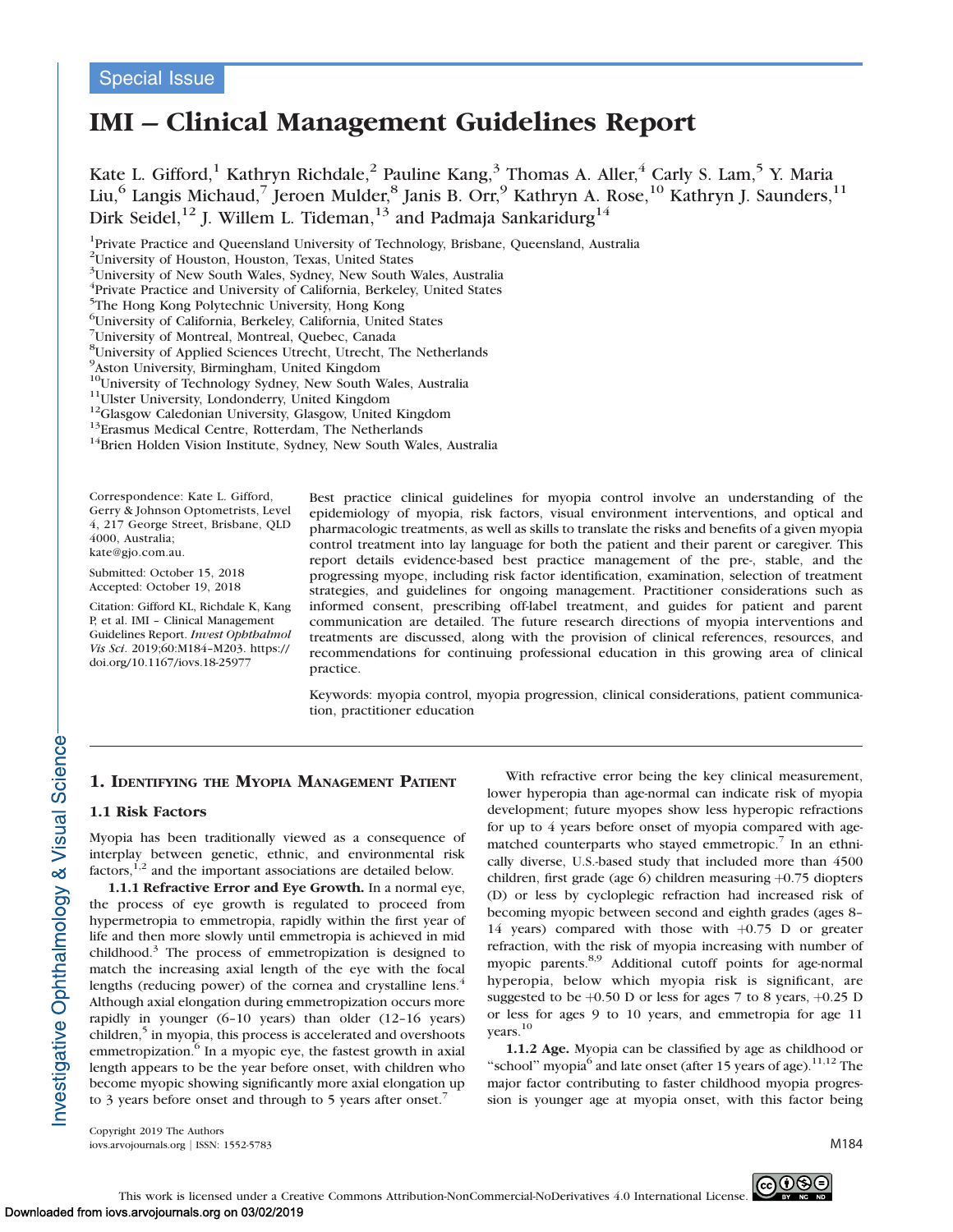independent of sex, ethnicity, school, time spent reading, and parental myopia.<sup>13-15</sup>

1.1.3 Family History and Ethnicity. Myopia is heritable, with the risk of developing myopia increased threefold or more among children with two myopic parents compared with children with no myopic parents.<sup>1,2,16,17</sup> Additionally, ethnic background also plays a role in myopia susceptibility. In Australia, East Asian children aged 11 to 15 years are eight times more likely to be myopic than their Caucasian counterparts.<sup>18</sup> In British children of a similar age, exposed to the same schooling environment, those of South Asian ethnicity had a 25% prevalence of myopia, followed by black African Caribbeans at 10% and white Europeans at  $4\%$ .<sup>19</sup>

There is debate on whether childhood myopia is inherited as a genetic susceptibility, influenced by the myopigenic environment created by myopic parents, or both. Children of myopic parents have been shown to spend less time outdoors and more time reading than children of emmetropic parents,<sup>20</sup> both of which are associated with myopia onset and progression.

1.1.4 Visual Environment. Although there is a genetic component in myopia development, the visual environment appears to be a major contributor to school-aged myopia.<sup>6</sup> Children who become myopic appear to spend less time outdoors compared with their nonmyopic counterparts.<sup>21</sup> Additionally, the risk of myopia development and progression is significantly associated with reading at very close distances  $(<20$  cm) and for continuous periods of time  $(>\!45$  minutes) rather than being associated with total time spent on all near activities.<sup>22,23</sup> These factors may be related to short-term changes in central axial length that have been shown to occur in progressing and higher (early-onset) young adult myopes after both short-term, high  $(6 \text{ D})$  demand<sup>24</sup> and prolonged, standard working distance  $(3, D)$  near work demand.<sup>25</sup> The balance between less time spent outdoors and more time spent on near work has yet to be comprehensively defined.

It is not clear whether the beneficial effect of time spent outdoors is due to the brightness of light exposure,  $26,27$ increased short-wavelength (360–400 nm) and UV light  $\exp$ osure,<sup>28,29</sup> the more uniform dioptric field of view across the retina when outdoors compared with indoor environments,<sup>30</sup> or other mechanisms. Although increased time spent outdoors is effective in attenuating the onset of myopia, there is little evidence that outdoor time regulates progression of existing myopes, as measured by refraction.<sup>21</sup> More detail on visual environment interventions can be found in the IMI – Interventions for Controlling Myopia Onset and Progression Report.

1.1.5 Educational Activities. A much higher prevalence of myopia has been reported among many Asian and South East Asian countries; a commonality between these countries is the focus on academic achievement and an intense education system. $31,32$  Examples include test driven, highly competitive education systems in Asia and Asian communities $33-35$  and the high prevalence of myopia in Orthodox Jewish boys compared with girls in Jerusalem, where the boys spend much more time reading religious texts at close working distances.<sup>30</sup>

A number of reports have indicated that a school curriculum consisting of greater near work demands is associated with a higher rate of myopia $36,37$  and a faster rate of myopia progression.<sup>38</sup> There have also been suggestions that extensive engagement in afterschool tutorials may impose additional workload to the school children and is associated with a high prevalence rate of myopia.<sup>39</sup> Mendelian randomization analyses have shown that every additional year of education is associated with a more myopic refractive error of  $-0.27$  D.<sup>40</sup>

Individuals with a high genetic risk and university-level education had a higher risk of myopia than those with a high genetic risk and only primary-level schooling. The combined effect of genetic predisposition and education on the risk of myopia appears to be substantially higher than the sum of these two effects.<sup>40,41</sup>

1.1.6 Binocular Vision. There is a reported association between higher levels of esophoria and accommodative lag at near in myopic children and young adults compared with emmetropes. $42-45$  Myopic children and young adults also show reduced accommodative facility $45,46$  and enhanced accommodative convergence (elevated accommodative convergence to accommodation [AC/A] ratios) compared with age-matched emmetropes.<sup>47-49</sup> Conjecture exists, however, as to whether accommodative errors are a feature rather than a cause of myopia: some studies show a higher accommodative lag associated with myopia progression in children and adults,  $45,50$ whereas others do not.<sup>51-53</sup>

#### 1.2 Identifying and Managing the Premyope

The child at risk of developing myopia can be identified by comparing their refractive error to the age-normal as detailed in Section 1.1. Having one or two myopic parents increases risk, along with less time spent outdoors and more time spent reading.27,54,55 The premyope may also show specific binocular vision disorders (see Section 4.3 for more detail), including reduced accommodative responses, increased accommodative lag, and higher AC/A ratios.<sup>56</sup> The effect of managing these disorders on myopia development has not yet been defined. Recommending an increase in time spent outdoors is the key evidence-based strategy that appears effective in reducing the incidence of myopia across numerous studies. $21$ 

# 2. DISCUSSING MYOPIA AND ASSOCIATED RISKS WITH PARENT AND PATIENT

#### 2.1 Lay Terminology Discussion of Causes

Patients and parents must be informed on the probable causes and risk factors for myopia to enable them to understand their child's risk profile and reduce their exposure to avoidable risk (see Section 1). Written lay education is important to consolidate in-office verbal education and serves as a reference between visits.

As children with parental myopia are more likely to develop myopia than those without, and those with parents with high myopia are at risk of developing myopia earlier than their peers and becoming more myopic than children of nonmyopic parents, it is important to discuss a child's risk for myopia development and/or progression with the parents and/or caregivers.

Despite the undeniable and unavoidable influence of heritability and ethnicity, it has been established that eye growth is significantly influenced by the visual environment. Therefore, it is important that these risk factors are discussed to encourage healthy visual habits, such as spending more time outdoors and reducing near work demand, to delay myopia onset or reduce myopia progression.

#### 2.2 Lay Terminology Discussion of Eye Health Risk

Discussions of the risks and consequences of myopia should take place with parents of children at risk of developing myopia (see Section 1.2), as well as children who are already myopic, with emphasis on the latter. Myopic eyes typically demonstrate excessive axial elongation and structural changes,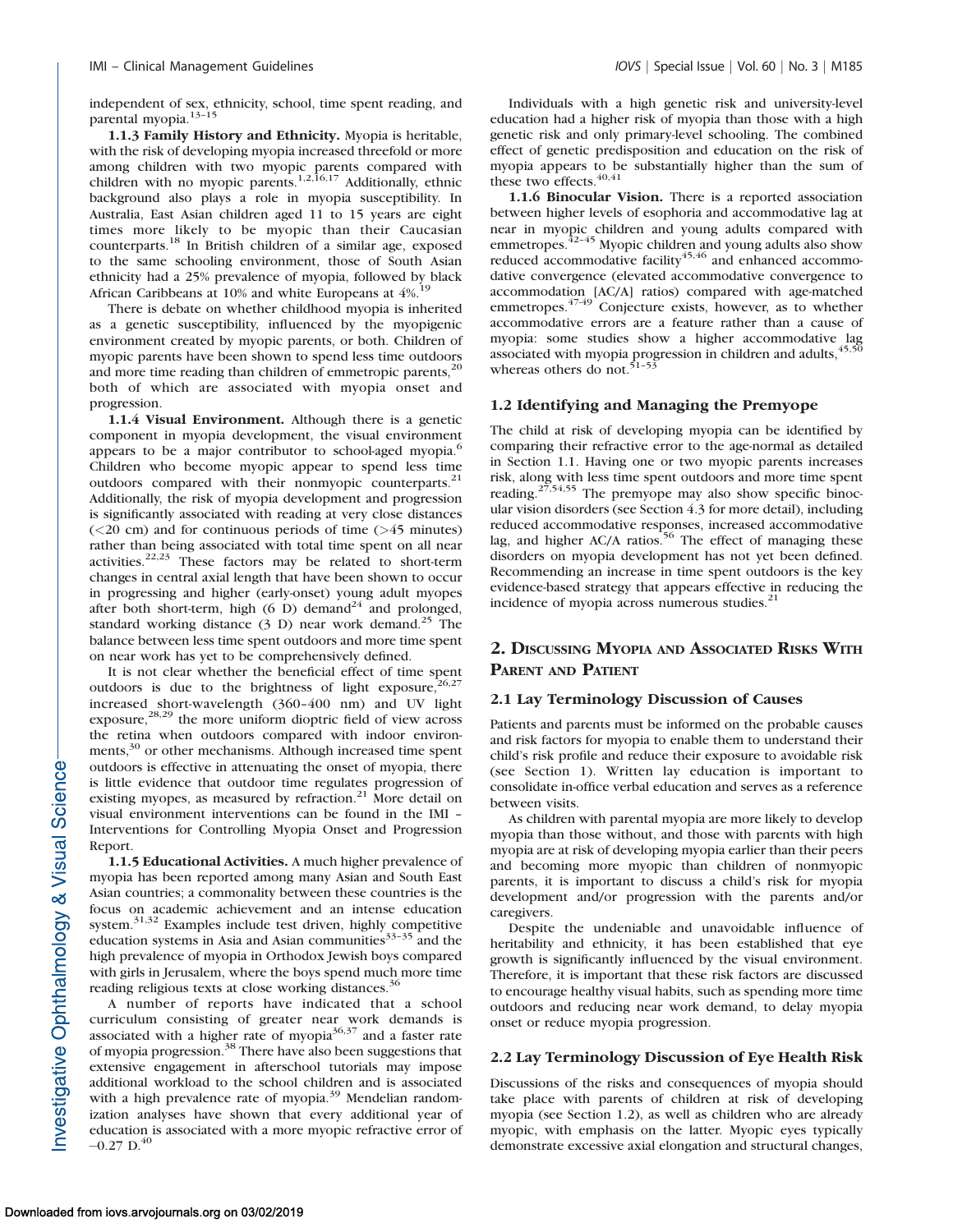making them more at risk of developing retinal holes, tears or detachments, myopic maculopathy, glaucoma, and cataract.<sup>30</sup> The higher the myopia and the longer axial length becomes, the higher the lifetime risk of developing these comorbitities. $30,57$  It is therefore vital that patients and parents are made aware of the potential risks associated with being myopic.

Written lay education and online risk calculators have an important role in complementing in-office verbal education to encourage behaviours that could reduce myopia onset and progression (see Sections 3, 5, and 6). Patient and parent education regarding all evidence-based treatment options is important in aiding decision making, when taken in view of practitioner prescribing based on examination findings. For more detail on the evidence of specific treatment types, see the IMI – Interventions for Controlling Myopia Onset and Progression Report.

# 3. MYOPIA CONTROL TREATMENTS: RISKS, BENEFITS, AND EXPECTATIONS

#### 3.1 Lay Terminology Discussion of Options

It is important to educate patients and parents on the evidencebased treatment options available (see Sections 4 and 5 for identifying treatments based on examination findings). Written material is beneficial to support in-office verbal education. Examples of evidence-based education by treatment modality are provided below and can be adapted based on availability of these treatments to the practitioner and the individual. Detail on the scientific evidence supporting various myopia control treatment options can be found in the IMI – Interventions for Controlling Myopia Onset and Progression Report.

Examples of parent- and patient-appropriate explanations of myopia control options are as follows. Orthokeratology (OK) lenses are rigid gas permeable contact lenses worn overnight to reduce nearsightedness by temporarily and reversibly reshaping the cornea (front surface of the eye).<sup>58</sup> Multifocal soft contact lenses (MFSCLs) have two or more powers in them and were originally designed to correct both far vision and near/intermediate vision in adults. Both contact lens treatments are thought to slow the progression of nearsightedness in children by focusing light at the periphery of the eye in alignment or in front of the retina.<sup>59</sup> Atropine is a prescription eye drop used to temporarily dilate (open) the pupil and limit the ability to accommodate (focus). It is thought to slow the progression of nearsightedness through interaction with some of the receptors in the eye that control eye growth.<sup>60</sup>

# 3.2 Lay Terminology Discussion of Efficacy and Additional Correction Benefits

Parents should be provided information on expected efficacy and other potential benefits of myopia control treatments. Detail on efficacy of the myopia control treatment options can be found in the IMI – Interventions for Controlling Myopia Onset and Progression Report. Furthermore, discussion of the responsibility of presenting this information to the public to avoid bias is provided in the IMI – Industry Guidelines and Ethical Considerations for Myopia Control Report. Examples of evidence-based education in lay language are provided below. Note that references compare myopia control treatment to traditional single vision spectacle or contact lens correction.

No current myopia control treatment can permanently stop or reverse the progression of nearsightedness, although cessation of progression is sometimes observed in clinical practice. Generally, nearsighted children wearing traditional single vision glasses or contact lenses will continue to increase in nearsightedness by approximately 0.50 to 1.00 D (units of measurement) per year, as accelerated eye growth occurs.<sup>61</sup> The myopia control treatments discussed below are expected to slow the rate of progression; which means the average child would still have some progression in nearsightedness. Measurements of the child's prescription and the length of the eye can provide more information about the effectiveness of various treatments. The myopia control treatment effect for an individual child may be higher or lower than the average and is based on numerous factors, and the long-term effectiveness is not fully understood as the available data only extend to 1 to 5 years of treatment.

OK lenses are expected to slow myopia progression by approximately  $30\%$  to  $60\%$ .<sup>62–65</sup> Additional benefits include not having to wear a vision correction during the day. Some parents also like that they can oversee contact lens wear since lenses are only worn at night.

MFSCL are expected to slow myopia progression by about 30% to 50%, although studies have investigated several different lens designs, some of which have shown higher results.66–70 This correction also allows part-time wear, but this may reduce the myopia control effect.<sup>67</sup>

Children wearing soft contact lenses have been shown to have improvements in self-perception and self-esteem compared with children wearing glasses.<sup>71</sup> Although not studied, it is expected that similar improvements would be found with OK contact lenses because these children do not need to wear glasses during waking hours, where full myopia correction has been achieved.

Atropine eye drops can be expected to slow myopia progression by approximately 30% to 80%, although significant adverse effects (light sensitivity and reduced near vision) can<br>occur with stronger dosages.<sup>72-74</sup> Lower strength doses (i.e., 0.01%) may have less side effects but may not be as effective as higher strengths (i.e., 0.5% and 1.0%),<sup>73</sup> although rebound effects—accelerated myopia progression—after cessation of higher strength atropine treatment have been found.<sup>74</sup> It is also important to note that despite effects on slowing the level of myopia, the effect of low dose (0.01%) atropine on slowing eye growth has not been convincingly established.<sup>75</sup>

Specific spectacle lens options can also provide treatment effects for some children of approximately 20% to 50%, in specific populations. $76,77$ 

# 3.3 Lay Terminology Discussion of Safety and Other Risks and Challenges

Finally, parents should be informed of potential risks and side effects associated with myopia control treatments. Examples of lay education on general risks are provided below, and education on how to minimize risks is provided in Section 6.

To date, no studies have examined children using myopia control treatments for more than 5 years, and not all the studies reported safety information, but data from clinical trials and record reviews do provide information on the major risks associated with myopia control treatments.

The most significant risk associated with contact lenses is microbial keratitis (a bacterial infection of the clear front of the eye called the cornea), which in a small percentage of cases can result in vision impairment. The rate of new cases of microbial keratitis in children wearing overnight OK lenses is 13 in 10,000 per year.78 For soft contact lenses, the rate of corneal infiltrative events is about 15 per 10,000 per year for children age 13 to 17 years.<sup>79</sup> The rate of microbial keratitis for children 8 to 12 years of age wearing soft contact lenses appears to be less than that of adults or teenagers, but cannot be accurately estimated with the data available.<sup>79,80</sup>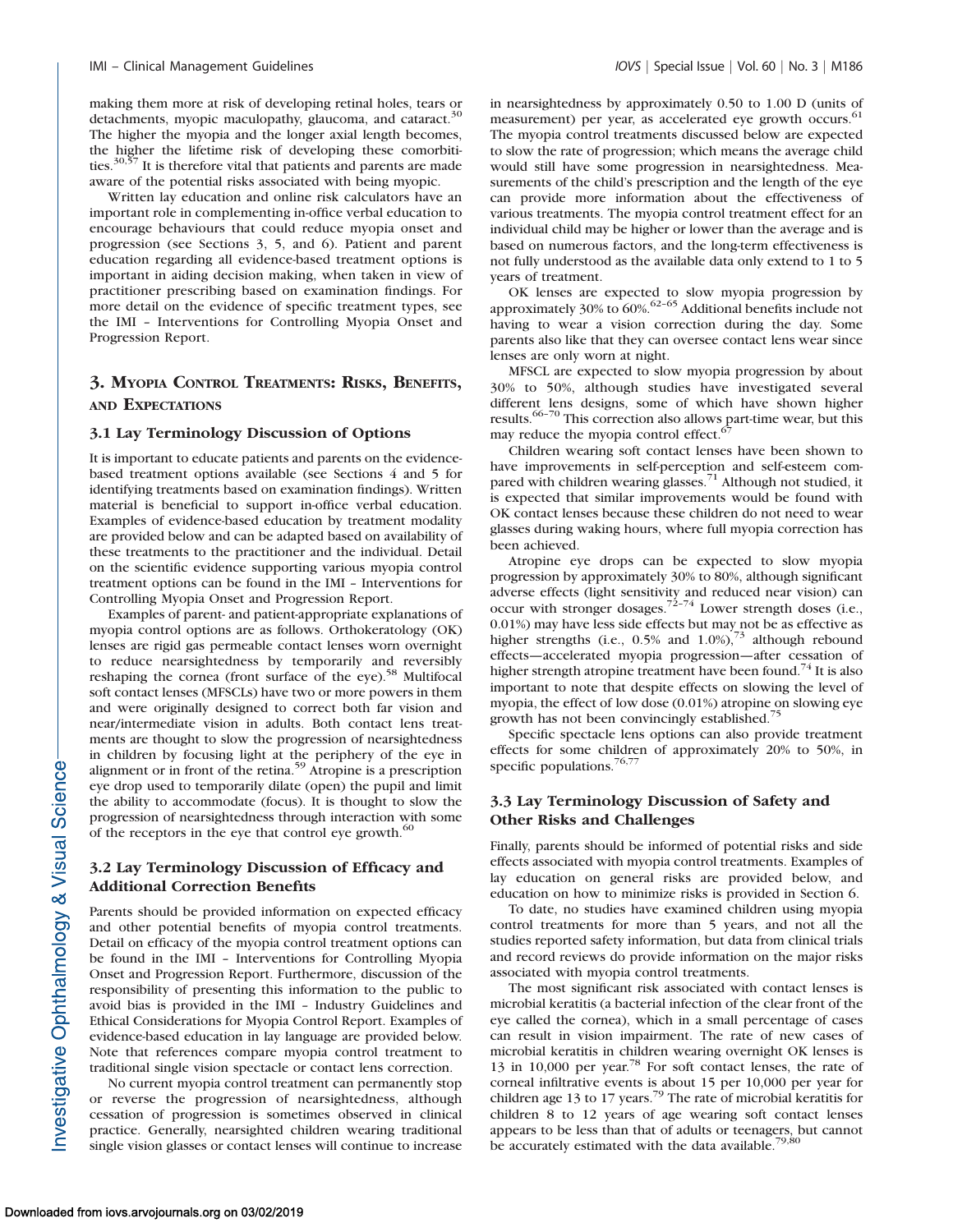Other risks associated with the use of contact lenses include other types of infections or inflammation (swelling) or abrasions (scratches) of the eye. Most of these complications do not result in any long-term damage to the eye.

Compared with glasses, children may notice mildly blurred vision or changes in their focusing with either OK or  $MFSCLS.<sup>81,82</sup>$ 

The most common side effects associated with the use of atropine eye drops are a temporary stinging or burning, blurred vision, and sensitivity to lights.<sup>83</sup> Lower strength doses may cause less of these side effects.<sup>73,84</sup>

Although generally showing lower efficacy than other options,<sup>85</sup> the risks of side effects with spectacle lens corrections is minimal.

### 3.4 Informed Consent and Prescribing Off-Label **Treatments**

Despite being widely accepted as evidence based, currently available treatment options for myopia control are yet to be approved by the US Food and Drug Administration (FDA) so their use must be considered ''off-label.'' At the time of writing, two daily disposable MFSCLs (Coopervision Misight and Visioneering Technologies NaturalVue) had received approval from EU regulatory authories CE marking (certification standard) for myopia control, which is recognized in Europe, Australia, New Zealand, Canada, and parts of Asia and is independent of FDA approval. Further information on the relevance of off-label treatments, lack of FDA approval, or presence of CE marking in particular countries is provided below—the practitioner should also seek specific advice from their representative organizations in their country where required.

Due to this complex regulatory environment and the involvement of children as patients, providing proper informed consent is an important part of myopia management. Full disclosure to parents/carers and patients on myopia control treatment efficacy, risks and benefits, and off-label use (where relevant) should be included. The informed consent form used by the University of California Berkeley Myopia Control Clinic is provided in the [Supplementary Material](https://arvo.silverchair-cdn.com/arvo/content_public/journal/iovs/937872/iovs-60-03-07_s01.docx?Expires=1551457603&Signature=uZ~BH12WbhFJpeXsuFRcBH52UDEDs29eUnlqsxhphP4JBewWgRvbVQuQEL9TMc2U8KvUCv98PfmkLMOCmNkqmac6dzHc0O6FZvjecceFNzNFmxbtB17Ve6VEcfxWXmvj5NjjDw7JI4W-sU3TloSz5y9yn-rtTRfho1ov5shxK2D0nKy3W1sum~q8-pu~ZKae8WcwoZTY0BUv8q~84wcyYge-puEvfOz2FCYH~28rPTBZtyxpg32fryUBXMKVarQQQGTV-waTc23KsXLkr7ahg940oYGKHVniyTa2wIkMmQHz6umblYIKecgR~ZpFBnPJa8U-HhKRc7HSl0BdS3fcvQ__&Key-Pair-Id=APKAIE5G5CRDK6RD3PGA) as an example note that spectacle lens options are not included in this instance. For more detail on the ethical considerations of practitioners in prescribing for myopia control—including regulatory advice on off-label prescribing, consent forms, and avoiding bias in information provided to parents and patients refer to the IMI – Industry Guidelines and Ethical Considerations for Myopia Control Report.

The practitioner should be aware of regulatory and professional requirements regarding use of off-label treatments in their country of practice. The definition and legality of use of off-label treatment varies significantly across the world, and the practitioner should ensure they understand the legislative, regulatory, and professional aspects of off-label prescribing in their country. For example, in the United States, off-label treatment is defined as ''FDA-approved drugs/medical devices used for nonapproved indications,'' which is considered legal as long as there is sufficient evidence supporting the efficacy and safety in such application.<sup>86</sup>

In the United Kingdom, optometrists with ''additional supply'' or independent prescribing qualifications are able to use and supply 0.5% and 1.0% doses of atropine for indications involving temporary cycloplegia or mydriasis. The use of lower doses (i.e., 0.01%) for myopia control is not currently listed on the Optometrists' Formulary<sup>87</sup>; therefore, further advice from professional organizations may be prudent.

The European Union legislation ''does not regulate the way medicinal products are ultimately used in medical practice. The prescribing of a medicinal product, on-label or off-label, is a decision taken within the relationship between a patient and his or her treating healthcare professional (HCP). The way Member States organize their healthcare system and the way HCPs conduct their practice is not a topic that falls within the remit of the EU."88

In Australia, according to the National Prescribing Service (NPS), off-label prescribing is ''unavoidable and very common, especially if your practice includes children.'' Off-label prescribing means that the Therapeutic Goods Administration (TGA) has not approved the indication, route of administration, or patient group. It does not mean that the TGA has rejected the indication. Commonly the TGA has not been asked to evaluate the indication. There is no legal impediment to prescribing off-label; however, the onus is on the prescriber to defend their prescription for an indication that is not listed in the product information. If, in the opinion of the prescriber, the off-label prescription can be supported by reasonable quality evidence, for example, the indication is identified in the Australian Medicines Handbook, the prescriber should proceed if this is in the patient's best interests. It is best if your patient knows that their prescription is off-label and why you are recommending the drug. Making a note of this ''conversation'' in the patient's records and possibly even recording that the patient "consented" would be good practice.<sup>89</sup> Similar advice is provided for New Zealand practitioners,<sup>90</sup> with comparable legislation or advice existing for optometrists in Hong Kong and Canada—with the exception of Coopervision's Misight lens, which has received a myopia control indication from Health Canada.<sup>91</sup> In China, only certain products can be prescribed by practitioners with specific licenses—more detail can be found in the IMI – Industry Guidelines and Ethical Considerations for Myopia Control Report.

# 4. KEY ELEMENTS OF THE BASELINE EXAM FOR MYOPIA CONTROL

#### 4.1 Standard Procedure for Examination

The following summarizes the standard procedures for examination of myopes:

- 1. History taking: age, sex, history of ocular and general health, ocular surgery, ocular and general health parental history of myopia, age of onset of myopia, history of myopia progression (if available), previous myopia control treatments if any.
- 2. Refraction: noncycloplegic and/or cycloplegic refraction as indicated. The IMI – Defining and Classifying Myopia Report defines myopia by refraction ''when ocular accommodation is relaxed. These definitions avoid the requirement for objective refraction so as to be independent of technique, but by making reference to relaxation of accommodation are compatible with both cycloplegic and standard clinical subjective techniques.'' If used, the recommended dosage for cycloplegic refraction is two drops of 1% tropicamide or cyclopentolate given 5 minutes apart. Cycloplegic refraction should be performed 30 to 45 minutes after the first drop is instilled. $92$  For more information on specific refraction techniques that have been used in myopia control studies, refer to the IMI – Clinical Myopia Control Trials and Instrumentation Report.
- 3. Best-corrected visual acuity.
- 4. Binocular vision and accommodative tests: see Section 4.3.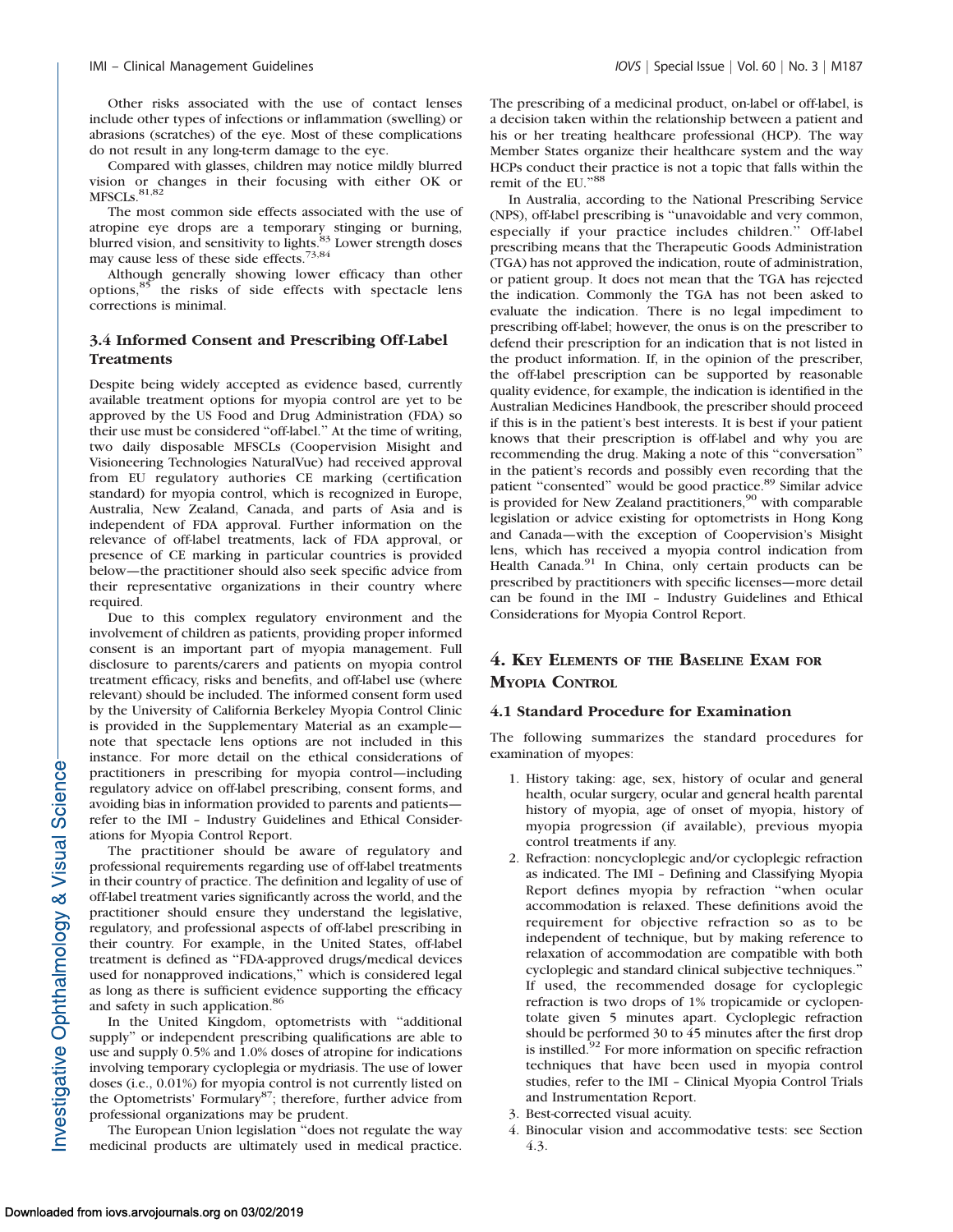TABLE 1. Accommodative Function Tests Used in Clinical Studies

| Accommodative<br>Assessment             | <b>Clinical Tests</b>                                                                                                                                               |
|-----------------------------------------|---------------------------------------------------------------------------------------------------------------------------------------------------------------------|
| Accommodative accuracy<br>(lag or lead) | Open-field autorefractors (Canon R-<br>1, <sup>56,77,98-102</sup> Grand Seiko WV-<br>500, <sup>13,52,66,103,104</sup> or Grand Seiko WR-<br>5100 <sup>105,106</sup> |
|                                         | Aberrometers (Complete Ophthalmic                                                                                                                                   |
|                                         | Analysis System [COAS]<br>aberrometer $107,108$                                                                                                                     |
|                                         | Monocular estimate method (MEM)<br>retinoscopy <sup>82,109,110</sup>                                                                                                |
|                                         | Nott dynamic retinoscopy <sup>111,112</sup>                                                                                                                         |
|                                         | Photorefractor <sup>113,114</sup>                                                                                                                                   |
| Accommodative amplitude                 | Minus lens technique (or Sheard's<br>technique) $109$                                                                                                               |
|                                         | Push up (or in) test <sup>66,114</sup>                                                                                                                              |
| Accommodative facility                  | Distance (plano/ $-2.00$ D flippers) <sup>13,115</sup>                                                                                                              |
|                                         | Near $(\pm 2.00 \text{ D flippers})^{13,109,110,114,115}$                                                                                                           |

- 5. Anterior eye health evaluation using a slit-lamp and intraocular pressure measurement.
- 6. Corneal topography: if indicated (for example, for contact lens fitting).
- 7. Axial length (AL): although routinely employed in myopia control studies to determine the outcome of reduced axial elongation, measurement of AL is not widespread in clinical practice, and at this point, there are no established criteria for normal or accelerated axial elongation in a given individual. It is well known that during emmetropization, axial elongation is more rapid in younger (6–10 years) than older (12–16 years) children.<sup>5</sup> However, there is a broad range observable, with emmetropes typically showing an AL of 22 to 24.5 mm, and myopia typically associated with ALs greater than 25 mm. $57$  Increases of about 0.1 mm/yr have been shown to be associated with normal eye growth, whereas  $0.2$  to  $0.3$  mm/yr is associated with increasing myopia,<sup>7</sup> although myopia progression can occur with smaller AL changes in an individual. This makes AL measurement currently an uncertain diagnostic factor in clinical myopia management, but a useful factor in risk of myopia pathology, where an AL approaching 26 mm in a myopic child, where further axial growth is still expected due to emmetropization, could increase the index of concern for the practitioner.<sup>57</sup>

Where available, measurement with a noncontact device, for example, IOL Master (Zeiss, Oberkochen, Germany) or LENSTAR (Haag-Streit, Köniz, Switzerland) is ideal. The mean and SD of multiple measurements should be recorded.

1. Fundus examination and imaging: examination of both the central and peripheral retina under dilation, annually in high myopes and in others as indicated. If retinal findings are noted, Optical Coherence Tomography (OCT) images and/or fundus photos may be taken to objectively document retinal features and/or abnormalities. Practitioners may also grade and scale any retinal changes in fundus photos (e.g., chorioretinal atrophy, staphyloma, peripapillary atrophy, titled disc). More detail on macular and nonmacular structural complications of myopia, including the Meta-analysis for Pathological Myopia (META-PM) classification system for myopic maculopathy, can be found in the IMI – Defining and Classifying Myopia Report.

TABLE 2. Vergence Function Tests Used in Clinical Studies

| Vergence<br><b>Assessment</b> | <b>Clinical Tests</b>                               |
|-------------------------------|-----------------------------------------------------|
| Distance and near             | Risley prism and Maddox rod <sup>56</sup>           |
| heterophorias                 | Von Graefe method <sup>116,108</sup>                |
|                               | Alternating cover test <sup>69,82,100,101,103</sup> |
|                               | Howell near phoria card <sup>104,110</sup>          |
|                               | Saladin near point balance card <sup>81</sup>       |
| Near fixation disparity       | Saladin near point balance card <sup>69,108</sup>   |
| AC/A ratio                    | Calculated method <sup>56,101,102,117</sup>         |
|                               | Gradient technique <sup>13,116,117</sup>            |

#### 4.2 Visual Habits and Environment Evaluation

Given the association between near work and outdoor time to myopia, it is preferred to obtain and record the visual habits of the individual such as information about daily average hours of time spent on near work and time spent outdoors.

#### 4.3 Binocular Vision Evaluation

Assessment of binocular vision involves evaluation of both the accommodative and vergence systems.<sup>94-96</sup> The two primary tests of accommodation are accommodative accuracy, clinically measured as lead or lag of accommodation, and accommodative amplitude or the maximum accommodative ability (Table 1). In addition, accommodative facility is often measured to assess an individual's ability to adapt to rapid changes in accommodation (Table 1). Accommodation can be assessed under monocular (response driven by blur and proximal stimuli) or binocular conditions (response to blur, proximal and convergent stimuli). Tests adopted to assess the vergence system include those evaluating the accuracy of fixation in associated and dissociated conditions (Table 2). Heterophoria is a misalignment of the eyes during the absence of fusion (partial dissociation), whereas fixation disparity is misalignment of the eyes during fusion.<sup>96</sup> The primary evaluation of the interaction of the accommodative and vergence systems is accommodative convergence over accommodation ratio (AC/ A; Table 2), which is a measure of the convergence per diopter change in accommodation.

Currently, there is no consensus on the gold standard techniques for assessing binocular vision function, and various methods have been used in clinical studies of myopia and myopia control as outlined in Tables 1 and 2. It is recommended that the baseline examination for myopia control should include, as a minimum, tests that assess the various elements of accommodation and vergence as listed in Tables 1 and 2. Furthermore, the same tests need to be used in follow-up consultations to monitor for changes. Previous studies have suggested that not only atropine, but MFSCL and OK can affect pediatric accommodative and binocular function.<sup>81,97</sup>

#### 4.4 Dry Eye Evaluation

In myopic eyes, symptoms of dry eye–related disorders can surface or be exarcebated in response to myopia control treatments or exposure to environmental risk factors. These are detailed below. It is therefore advisable that practitioners monitor the ocular surface in children with myopia, as well in those undergoing myopia control treatments.

Contact lens wear has been associated with dry eye, either as a contributing factor to dry  $eye^{118,119}$  or because contact lens discomfort and drop out is largely linked to dry eye.<sup>120-124</sup>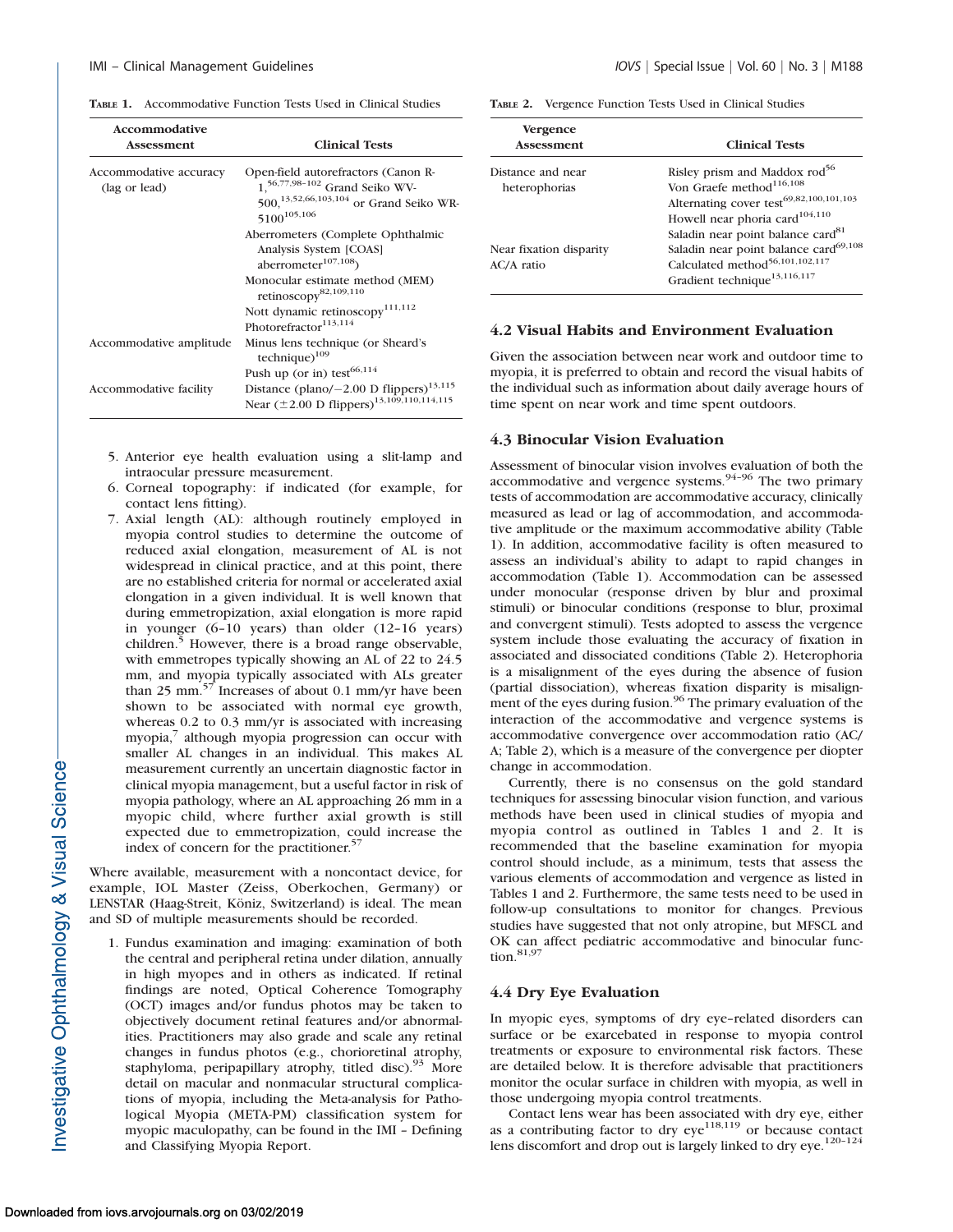Thus, the ocular surface should be regularly evaluated in an individual wearing contact lenses.

Atropine in low doses for myopia control is often limited to compounded formulations, often preserved with benzalkonium chloride (BAK). BAK has been shown to be toxic to the corneal epithelium, is implicated in dry eye particularly with long-term use as in glaucoma therapy, and may have toxic effects in the retina.<sup>125,126</sup> In addition to the suggestion that an upper limit of 2 years of atropine treatment is recommended for children,<sup>127</sup> long-term use of eye drops with BAK may pose an unacceptable risk of corneal toxicity and dry eye.

With evidence mounting that dry eye affects younger populations<sup>119,128</sup> potentially exacerbated by digital device use,<sup>129-132</sup> practitioners should consider a dry eye evaluation at the baseline myopia control examination and monitor for dry eye and meibomian gland dysfunction (MGD). Training children in proper contact lens use, and avoiding preserved eye drops or lens cleaning solutions by fitting daily disposable contact lenses, may help to reduce the impact of myopia control treatment on the ocular surface. For detail on dry eye evaluation and treatment, refer to the Dry Eye Workshop (DEWS II) series of reports, published in  $2017$ .<sup>133</sup>

#### 4.5 Exploratory Tests

4.5.1 Relative Peripheral Refraction (Uncorrected Eye). The relation between peripheral refraction and refractive errors in humans has been studied for nearly 50 years. Hoogerheide evaluated 375 pilots and suggested that relative peripheral hyperopia in the horizontal meridian could be a risk factor for myopia development.<sup>134</sup> Several cross-sectional studies similarly illustrated an association between relative peripheral hyperopia and central refraction, where greater relative peripheral hyperopia was found in myopia, with relative peripheral myopia found in hyperopes and emme-<br>tropes.<sup>135–137</sup> There is conjecture, however, as to whether this peripheral refraction pattern is more a consequence rather than a cause of myopia development and whether it could be used to predict a future myope or not.<sup>138,139</sup>

MFSCLs that are based on generating peripheral myopic defocus have been shown to reduce myopia progression,<sup>68</sup> and similarly, OK has been shown to alter peripheral refraction<br>from relative hyperopia to myopia,<sup>140,141</sup> consistent up to 1 year of wear.<sup>142</sup> There is no clear evidence yet, however, linking changes to peripheral refraction induced by MFSCL or OK to myopia control or progression, so more understanding of this proposed mechanism is required.

Peripheral refraction can be measured with an open field autorefractor with targets positioned in the nasal and temporal visual field across the horizontal meridian. This can also be measured during MFSCL wear or in OK wear after the initial fitting process has been completed. As research continues, measuring peripheral refraction may be a clinical test used in future.

4.5.2 Higher-Order Aberrations. It appears that there may be some relationship between higher-order aberrations and myopia control, but this is yet to be fully understood, and use of aberrometers in clinical practice is uncommon. Higher levels of total corneal higher order aberrations induced with OK wear appear to be associated with a slower progression of myopia and a smaller axial elongation. A significant shift in positive spherical aberration appears to be a key correlation,<sup>143</sup> whereas increased coma after OK treatment has been shown not to be associated with its myopia control effect.<sup>144</sup>

4.5.3 Pupil Size. Based on available data, it is difficult to ascertain the contribution of pupil size to myopia control. A single study reported that pupil size is related to myopia progression in OK treatment, where children with an ''above average'' scotopic pupil diameter, defined as greater than 6.4 mm by the group mean, exhibited a greater myopia control effect than children with a ''below average'' scotopic pupil diameter.<sup>145</sup> Within normal refractive development, however, there is no consistent link between pupil size and myopia progression. Further studies are needed to explore a potential relationship between pupil size and myopia control efficacy.

4.5.4 Subfoveal Choroidal Thickness. A number of studies have reported an association between choroidal thickness changes and myopia progression,<sup>146</sup> induced myopic and hyperopic defocus, $147$  and myopia control intervention.<sup>148</sup> Ongoing research is aimed at exploring the relationship between myopia onset and progression with subfoveal choroidal thickness (SFCT) at the macular region and in other areas of the retina.

4.5.5 Wearable Devices to Track Visual Habits and Environment. The association between development of myopia and increased time spent in near work, or prevention by increased time outdoors, has been largely determined by questionnaire.<sup>54,149-153</sup> More recently, light data loggers (LDLs) have been used to make objective measures of ambient light levels, including the HOBO Pendant (Onset Computer Corporation, Bourne, MA, USA), $154-156$  and Actiwatch 2 (Philips Respironics, Murrysville, PA, USA).<sup>27,157,158</sup> A cutoff measure of 1000 lux has been suggested to differentiate indoor and outdoor environments based on diary records,<sup>154,155,158</sup> although there is some conjecture.<sup>159,160</sup> Objective measures of light intensity continue to show an association between time spent outdoors and protection from myopia.<sup>155,161</sup> In addition, current generation wearable devices are also able to determine the working distance at near and posture and could shed further light on the impact of visual habits on onset and progression of myopia.

# 5. SELECTING A TREATMENT STRATEGY

#### 5.1 Predicting Progression Rate

In attempting to control progression of myopia, an understanding or estimation of the rate at which myopia progresses for a given individual may help identify an appropriate strategy to control the rate of progression. In this respect, it is recognized that myopia will progress at a faster rate in those that are of younger age,  $162$  have higher baseline myopia,  $163$  and have experienced past myopia progression of  $>0.50$  D/yr.<sup>164</sup> Myopia can also progress more over winter than summer seasons.<sup>165</sup> However, although it may be possible to determine the risk of progression, determination of the rate of progression in an individual is difficult as it can be influenced by a multitude of other factors.

While acknowledging these individual variations, it still is reasonable to estimate likely progression based on average population-based progression rates. Donovan et al.<sup>61</sup> conducted a meta-analysis of data of single vision distance spectaclecorrected children who participated as control groups from 20 myopia control studies. Based on the meta-analysis, annualized progression rates for myopic children of Asian and Caucasian ethnicities ranged from about 0.50 to 1.00 D and varied by age and sex. These data were used in the development of the Brien Holden Vision Institute myopia calculator, which predicts level of myopia at age 17 years based on inputs of a child's current age and level of myopia, if a single vision treatment was used, and then illustrates the impact of various treatment strategies on myopia progression (https://calculator.brienholdenvision. org, in the public domain). Given that the calculator estimates long-term progression based on study data of only 2-year duration, parents should be cautioned that the calculator is for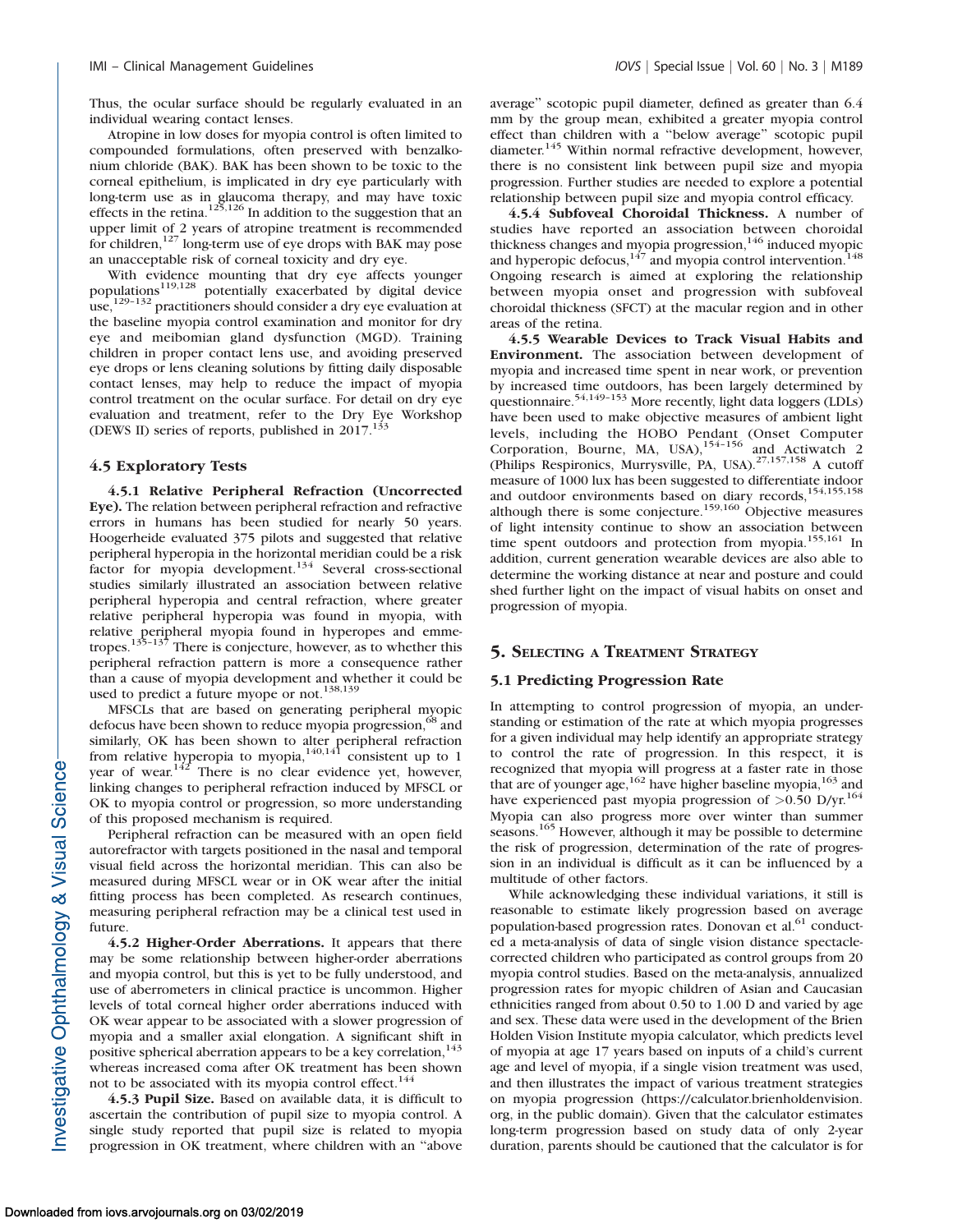illustrative purposes and that the child's actual myopia progression and myopia control efficacy may vary.

#### 5.2 Selecting a Treatment

To date, there have been no published clinical trials that have tested specifically the appropriate point of intervention based on either age or refractive status, to either prevent or delay the onset or control the progression of myopia. Nevertheless, once a myopic child has been identified, an appropriate treatment to manage myopia progression must be selected based on numerous patient specific factors. As described in Section 1, there are important risk factors relating to myopia development and progression. Children who possess multiple risk factors may require more strategic management and frequent review compared with those with little or no associated risk factors. Other patient and treatment factors will also influence treatment selection as described below.

5.2.1 Baseline Refractive Error. Earlier onset of myopia often results in higher degrees of myopic refractive error.15,166,167 Although the progression rates across children with different ages of onset may be similar, longer duration of myopia progression results in a greater magnitude of myopia.<sup>15</sup> Thus, a child's age and baseline refractive error must be considered together in the selection of treatment. Due to the inherent risks of any treatment (contact lens, pharmaceuticals), treatment is not generally advisable until the myopia is visually significant; the IMI – Defining and Classifying Myopia Report defines myopia as equal or more than -0.50 D.

Baseline refractive error will determine the availability of treatment. For example, different MFSCL designs have varying power ranges. Myopic children with low astigmatism may be prescribed spherical MFSCLs, although practitioners must consider the impact of the residual astigmatic refractive error on visual acuity as uncorrected refractive astigmatism over 0.75 DC can lead to visual compromise.<sup>168</sup> In these cases, residual astigmatism can also be corrected by spectacles worn in addition to MFSCLs, provided compliance can be assured. Currently, there are no studies investigating toric MFSCLs for myopia control.

Spherical OK lenses are typically fitted to myopes with mild astigmatism.<sup>169</sup> Spherical OK lenses are generally fitted to children with <1.50 D of corneal toricity. Toric periphery or other lens designs may be available to those with higher corneal toricity (based on differences in corneal elevation across the two major meridians) and have also shown efficacy for myopia control.<sup>170</sup> Myopes with higher baseline myopia may elect for partial correction with OK.<sup>171</sup> Studies have suggested individuals of younger  $age^{172,173}$  and higher degrees of baseline refractive error may benefit most from OK.<sup>174,175</sup>

5.2.2 Binocular Vision Status. Studies have reported differences in myopia control effects related to accommodative and vergence factors. Thus, a child's binocular vision status may influence the efficacy of treatment. Greater myopia control effects with progressive addition (spectacle) lenses (PALs) were reported in children with larger lags of accommodation and near esophoria.100 Children with lower lags of accommodation  $(\leq1.01)$  have been found to experience greater myopia control effects with prismatic bifocals  $(+1.50$  D add and 3 prism diopters base-in in the near segment of each lens) compared with standard executive bifocal spectacle lenses  $(+1.50)$  D add).<sup>176</sup> In addition, children with lower baseline accommodative amplitude have greater myopia control response to OK wear than those with higher baseline accommodative amplitude.<sup>177</sup>

5.2.3 Ethnicity. There are limited studies investigating the influence of ethnicity on treatments. A recent meta-analysis suggested greater myopia control with atropine treatment in children of Asian compared with European ethnicity<sup>178</sup>; sizes are needed. Cultural and regional preferences for particular treatments may need to be taken into account by the practitioner. In time, as mechanisms underlying myopia are better understood, research may help determine whether certain treatments work better in particular populations.

5.3.4 Safety, Compliance and Cost Considerations. Clinicians must determine whether children can safely selfadminister and comply with the treatment. For any contact lens treatment, children (and/or parents/guardians) must demonstrate appropriate contact lens handling skills for safe and successful lens wear and maintenance. Clinicians must be aware of contraindications to atropine eye drop use so that it can be safely administered.

The annual cost of professional management and lens materials or drug costs should be discussed with parents prior to initiating treatment.<sup>179</sup> Until these services are covered by medical or vision insurance, costs incurred will be an out-ofpocket expense. Due to the length and number of visits required to appropriately manage these patients and the cost of specialty contact lens materials, these treatments can come at a significant cost. Parents and eye care practitioners should work together to determine which modality may be best suited for a particular child, based on the above factors.

#### 5.3 Add Powers in MFSCL

Previous studies investigating myopia control with MFSCLs have used several different lens designs.<sup>66,180-188</sup> There are two main categories of MFSCL designs: concentric ring or bifocal lens design and progressive power or peripheral add lens design. Concentric ring lens designs incorporate alternating distance correction and treatment (plus power) zones to provide two focal planes or simultaneous distance correction and retinal myopic defocus. Progressive power lens designs have a gradual change in curvature to provide a central zone of distance correction with a progressive change to include a relative plus power in the periphery. The majority of investigated MFSCLs for myopia control incorporate a relative þ2.00 D treatment correction creating simultaneous images on the retina. Termed the ''add'', this power has some influence on both peripheral and central optics of the eye.<sup>81,108,189,190</sup>

Some commercially available MFSCLs that were originally designed for presbyopia correction have been used for offlabel myopia control treatment owing to studies that have shown that these MFSCLs induce relative peripheral myopic defocus.189–192 In clinical practice, it is recommended that a MFSCL incorporating the patient's full distance refractive error and relative  $+2.00$  to  $+2.50$  D treatment correction be initially selected, regardless of the design. Although MFSCLs that manipulate optical defocus across larger areas of the visual field have been suggested to result in greater myopia control, $193$  to date, there has been no systematic investigation comparing the efficacy of myopia control associated with different add powers; however, studies are underway.<sup>194</sup> Further discussion of this can be found in Section 8b. As currently available MFSCLs, particularly lenses with higher add powers, can significantly reduce quality of vision,  $195,196$  it is essential that visual acuity and quality of vision are monitored. In cases where the patient experiences significant reduction in visual acuity and/or subjective quality of vision with the selected MFSCL, an over-refraction should be conducted and incorporated into the lens power.<sup>197</sup> Alternatively, the add power may be reduced until acceptable vision is achieved, or a different lens design may be trialed. The impact of the add power on binocular vision function should also be evaluated.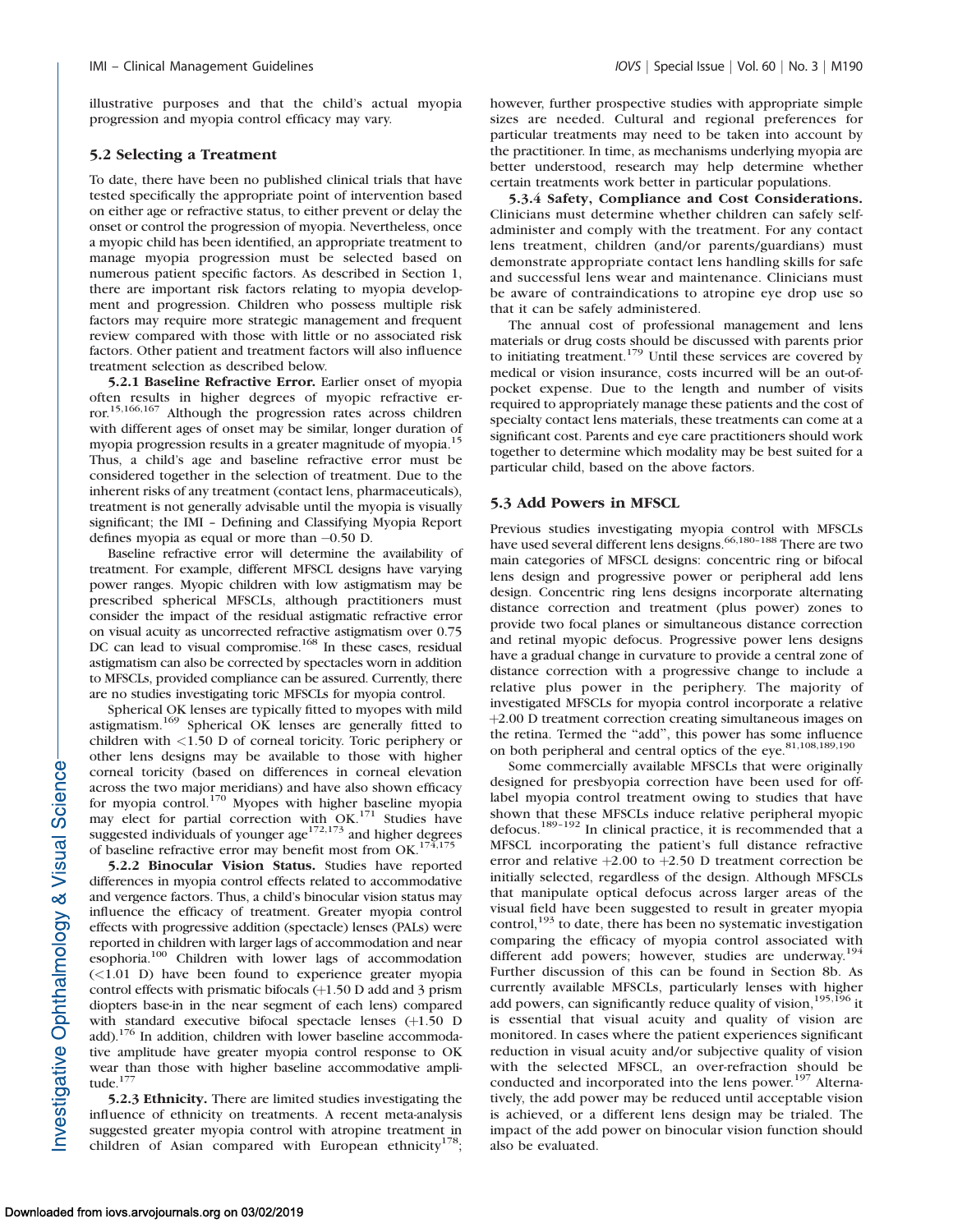#### 5.4 Clinical Spectacle Myopia Control

Evidence on the efficacy of spectacle lenses with various optical designs for myopia control are not as homogeneous as that observed with contact lens options.<sup>193</sup> The discrepancy between the strong myopia control effects of plus defocus observed in animal models versus the weaker and less consistent effects in human myopia with spectacles could be partially explained by noncompliance, limited amounts of defocus, reduced wearing time due to visual distortion, and restricted peripheral vision. As a result, myopia control spectacles are generally reserved as a second-line treatment for those who are either not suitable, not yet ready, or are lacking motivation for myopia control contact lenses.

Undercorrection of myopia is still practiced in some countries,179 although it has been shown to either have no effect on progression or possibly even increases the rate of myopia progression.<sup>198,199</sup> Interestingly, a paper on delaying correction of low myopia  $(<1)$  D) in 12-year-old Chinese children found that those who were uncorrected showed 0.25 D less progression over 2 years than those who were fully corrected.<sup>200</sup> This relationship held even when controlling for numerous genetic, refractive, and environmental factors, indicating the large influence of optical correction. Caution should be exercised in incorporating these results in clinical care as they are modest, and priority should be to correct ametropia and maximize acuity. It is likely the poor uncorrection results are related not only to wearing time compliance, but amount of peripheral defocus and the effect on the binocular vision system.<sup>201</sup>

Myopia control studies evaluating bifocal or PAL spectacle<br>lenses have used either a +1.50<sup>202</sup> or +2.00 Add.<sup>76,77,105,203,204</sup> In clinical practice, it may be more practical to prescribe the near addition required to manage any evident accommodation or vergence disorder<sup>205</sup> to ensure visual comfort. Although there is indication from one study that bifocal spectacle lenses show better efficacy than PAL spectacles, $76$  the practitioner should consider any esthetic issue with bifocal lenses, or compliance and frame fitting issues with PALs in the prescribing choice. The fitting seg line of bifocals should be higher than that for presbyopic correction to ensure the add is easily accessed and that enough myopic defocus is imposed on the retina.<sup>52</sup> Additionally, the frame should be regularly adjusted to ensure that is appropriated fitted on the nasal bridge, which is especially important in Asian children who have lower nose bridges that results in frame slippage. Regular adjustments to spectacle frames are recommended, as downward slippage of PALs may reduce myopia control effects of the near addition.<sup>43</sup> Selecting PAL lens designs with shorter corridors will similarly ensure the child is looking through the near addition as much as possible.

Novel spectacle lens designs have been developed for myopia control based on a peripheral defocus design and have been found to be moderately successful in younger Asian children with a family history of myopia.<sup>206</sup> Other designs are currently under development including multiple lenslet designs.<sup>207</sup>

#### 6. GUIDELINES FOR ADVICE AND CLINICAL CARE

#### 6.1 Refractive Correction and Wearing Time

Children should be encouraged to wear their myopic correction full time, as undercorrection of myopia has been shown in some studies to increase myopia progression.<sup>198</sup> The younger myopic child has a higher risk of progres $sion$ ,<sup>15,61</sup> and consideration should also be given to correcting any amblyogenic or strabismic risk factors such as significant astigmatism, anisometropia, and binocular vision anomalies, or the risk of developmental problems due to insufficient functional vision.<sup>205</sup> Although removing full distance myopic refractive error correction during near work will reduce accommodative demand and accommodative response during near viewing, there have been no studies comparing myopia progression in children wearing distance correction and removal of distance correction during near work on myopia progression.

OK wear should be encouraged every night for a minimum of 8 hours per night to maximize correction for best unaided vision during waking hours. Treatment effect of MFSCL is likely to be positively correlated with wearing time; a study of novel Defocus Incorporated Soft Contact (DISC) lenses reported an inverse relationship between myopia progression and lens wearing time. For the DISC lens design, a minimum of 5 hours per day of lens wear was recommended to slow myopia progression, with increasing efficacy up to 8 hours a day of wear.<sup>182</sup> For visual consistency, including ongoing acceptance of MFSCL, a child should be recommended to wear MFSCLs during school hours and for school work at home, with a backup spectacle option (Section 6.6).

#### 6.2 Indoor and Near Work Activity

As mentioned in Section 1.1, parents should be informed that greater near work (hard copy or digitial) may influence the development and progression of myopia $36,37,39$  Close reading distance  $(\leq 20 \text{ cm})$  and continuous reading  $(>45$ minutes) have been associated with greater odds of myopia.<sup>22</sup> Outdoor activity is associated with reduced incidence of myopia in children, including those who usually perform large amounts of near work.<sup>21,152</sup> This suggests that children should not be prevented from participating in near work activity, but rather that regular breaks, appropriate reading distances, and near-to-distance fixation changes while reading and spending time on screens are taken, with sufficient time outdoors also encouraged.

#### 6.3 Outdoor Activity and Lighting

There is growing evidence that outdoor activity is associated with lower incidence of myopia. $21$  Spending time outdoors without requiring physical activity or direct sunlight exposure appears to have a protective effect against myopia onset but not for myopic progression, although the mechanism underlying this effect is not well understood. $21$  An increase in time spent outdoors may result in greater protection, and studies involving school-aged children have suggested a minimum of 8 to 15 hours of outdoor activity per week is required to achieve clinically meaningful protection from myopiagenic stimu-li.152,161,208–210

The protective effect of outdoor time for the onset of myopia in humans is supported by animal studies that have reported reduced eye growth with exposure to bright light and the opposite effect, axial elongation, and myopia, resulting from reduced light levels.<sup>211,212</sup> High ambient lighting has been shown to have protective effects against the development of form deprivation myopia in Rhesus monkeys.<sup>213</sup>

Although good lighting should always be recommended for any visual task, current advice to patients who are at risk of developing myopia should be aimed at maximizing both indoor and natural lighting and increasing outdoor time.<sup>26,27</sup>

#### 6.4 Nutritional Advice

There is currently no conclusive evidence supporting any definite link between myopia and nutrition or malnutri-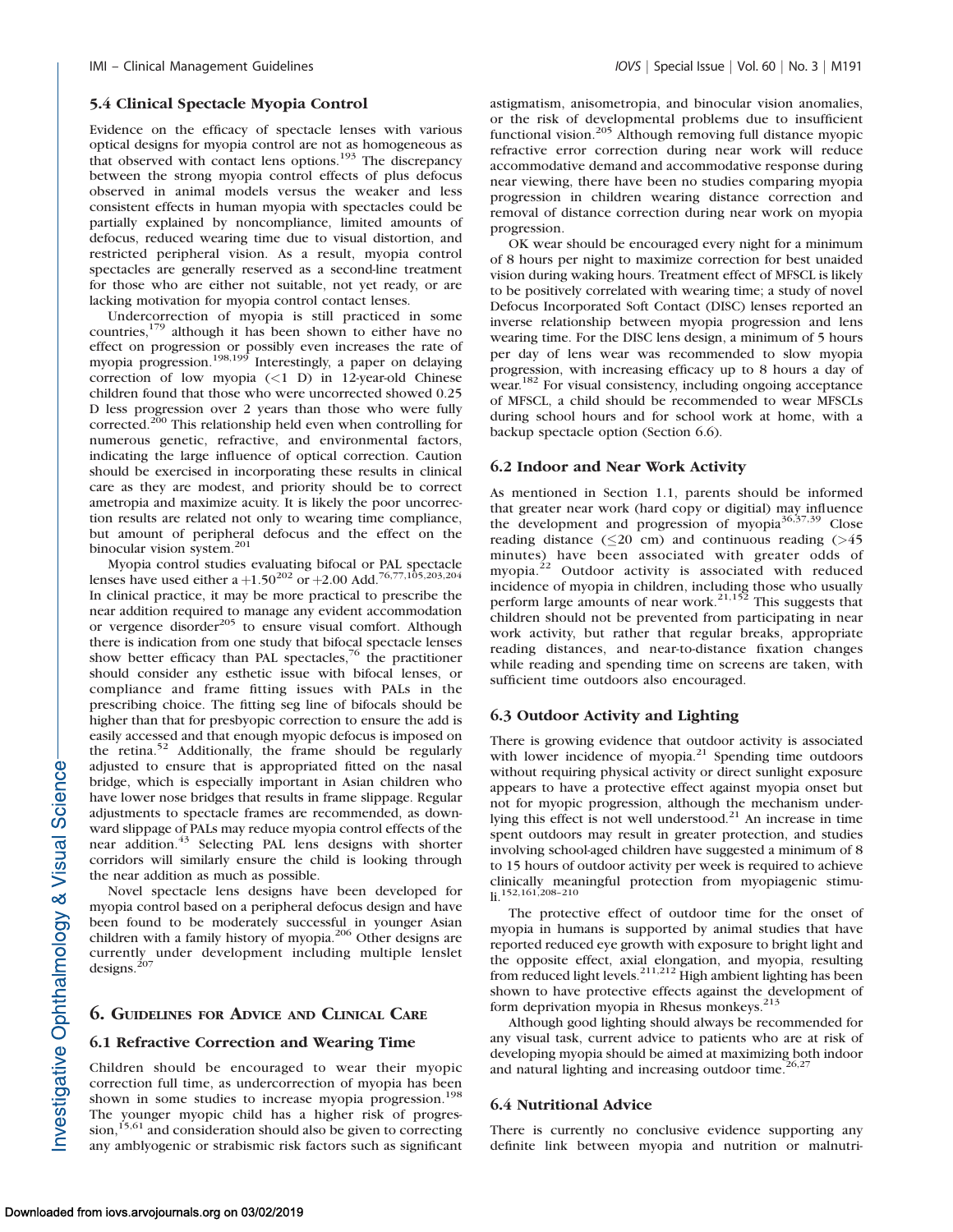tion.<sup>214,215</sup> Some studies have linked myopic progression to low-fat and low-carbohydrate intake, $216$  whereas diets high in saturated fat and high cholesterol levels have also been linked to increased axial length. $217$ 

A placebo-controlled clinical trial showed that the caffeine metabolite 7-methylxanthine (7-MX) has the potential to reduce eye growth in children.<sup>218</sup> This medication is approved as a treatment for myopia progression, but only in Denmark, where these studies were undertaken. Although caffeine-like stimulants may be part of nutritional advice for myopes in the future, there is no current evidence to support nutritional treatments for myopia control.<sup>219</sup> Further detail on 7-MX can be found in Section 7.2.

# 6.5 Advice to Patients on Minimizing Risk With Contact Lenses or Atropine

Proper use of the prescribed treatment should be reviewed at each visit, and patients should be educated on ways to minimize risks of complications.

Contact Lens Wear:

- Always wash your hands before applying or removing contact lenses.<sup>220,221</sup>
- Never swim or shower with contact lenses or expose the contact lenses or lens storage case to water.<sup>222,223</sup>
- Don't wear your contact lenses if you have a cold or are unwell. $^{224,225}$
- Daily disposable lenses are strongly encouraged. If you wear reusable contact lenses, use new lens cleaning solution each  $\frac{226,227}{9}$  and use a nonpreserved care cleaning regimen such as hydrogen peroxide, if possible. Replace your lens case at least every 3 to 6 months.<sup>225,228</sup> Rinse the case with contact lens cleaning solution, rub, tissue wipe, and air dry casing facing down. $22$
- Unless directed by your doctor (for OK), don't sleep or nap in your lenses.<sup>79,229</sup>

Atropine Use:

 Where available, unit dose atropine preparations are preferable. In a multiuse bottle, to avoid contamination, never touch the tip of the bottle to the eye or any other surface and do not use the bottle past the expiration date. $230$ 

#### 6.6 Backup Corrections for Contact Lens Wear

For patients wearing daytime MFSCLs, it is recommended that they use their contact lenses full time. As mentioned in Section 6.1, increasing lens wear time may provide greater myopia control efficacy.<sup>182</sup> Bifocal, PAL, or single-vision spectacles may be prescribed for when children are not wearing contact lenses. This prescribing decision may depend on the individual's intended wearing time, refraction, and binocular vision status in single-vision distance correction.

#### 6.7 Review Schedule and Clinical Considerations

The follow-up schedules for patients receiving myopia control treatments are determined by multiple factors such as the risks of complications related to each option, the efficacy of treatment in myopia control, and the patients' compliance to the treatments. Generally, patients undergoing any myopia control treatment should be assessed at least every 6 months to monitor safety and efficacy of treatment.

As discussed in Section 4.1, although cycloplegic autorefraction is typically measured in research studies, it can be used in clinical practice on indication, at the practitioner's



FIGURE 1. Review schedule for myopia management based on treatment type.

discretion, and where consistent with evidence-based best practice. Consistent refraction techniques should be used to ensure comparable clinical data. Similarly, axial length measurement is an expected outcome measure of myopia control research studies but is not used in widespread clinical practice. Axial length measurement is a somewhat problematic diagnostic factor in clinical myopia management but a useful diagnostic factor in risk of myopia pathology. If available, axial length measurements should be taken at least every 6 months.

The minimum recommended review schedule by treatment type is shown in Figure 1, and clinical tests for myopia management with low dose atropine eye drops, OK, MFSCLs, and PAL/bifocal spectacles are detailed in Figure 2. Additional aftercare visits are likely to be required for patients undergoing OK or MFSCL treatment to optimize lens fit and to manage any issues relating to quality of vision.

6.7.1 Atropine Eye Drops. A major clinical consideration is the availability of atropine eye drops; currently, low dose atropine eye drops are not commercially available and need to be compounded by pharmacists who have appropriate sterile laboratories. Facilities in laboratories will also dictate whether clinicians have access to preserved and unpreserved formulations of atropine.

Patients undergoing atropine therapy will require distance refractive error correction. It is recommended that patients are prescribed their full distance refractive correction; however, single vision correction may not be suitable due to the cycloplegic side effects of atropine. Patients may require near addition correction to alleviate near visual symptoms (such as PAL or bifocal spectacle lenses) and photochromic lenses or additional sunglasses to relieve glare issues. The Atropine for the Treatment of Myopia 2 (ATOM2) atropine study provided photochromic lenses to all participants and offered PALs to subjects who complained of near vision issues. They found that only 7% of children on 0.01% atropine requested glasses.<sup>251</sup> Although accommodative amplitude was only reduced by 2 to 3 D, further detail of the effect of low dose atropine on accommodative lag, facility, and binocular vision function has not yet been researched. Due to the potential impact of atropine on accommodation, this should be assessed, and appropriate management should be prescribed if there is evidence of any accommodation and binocular vision dysfunction. Furthermore, studies establishing that low dose (0.01%)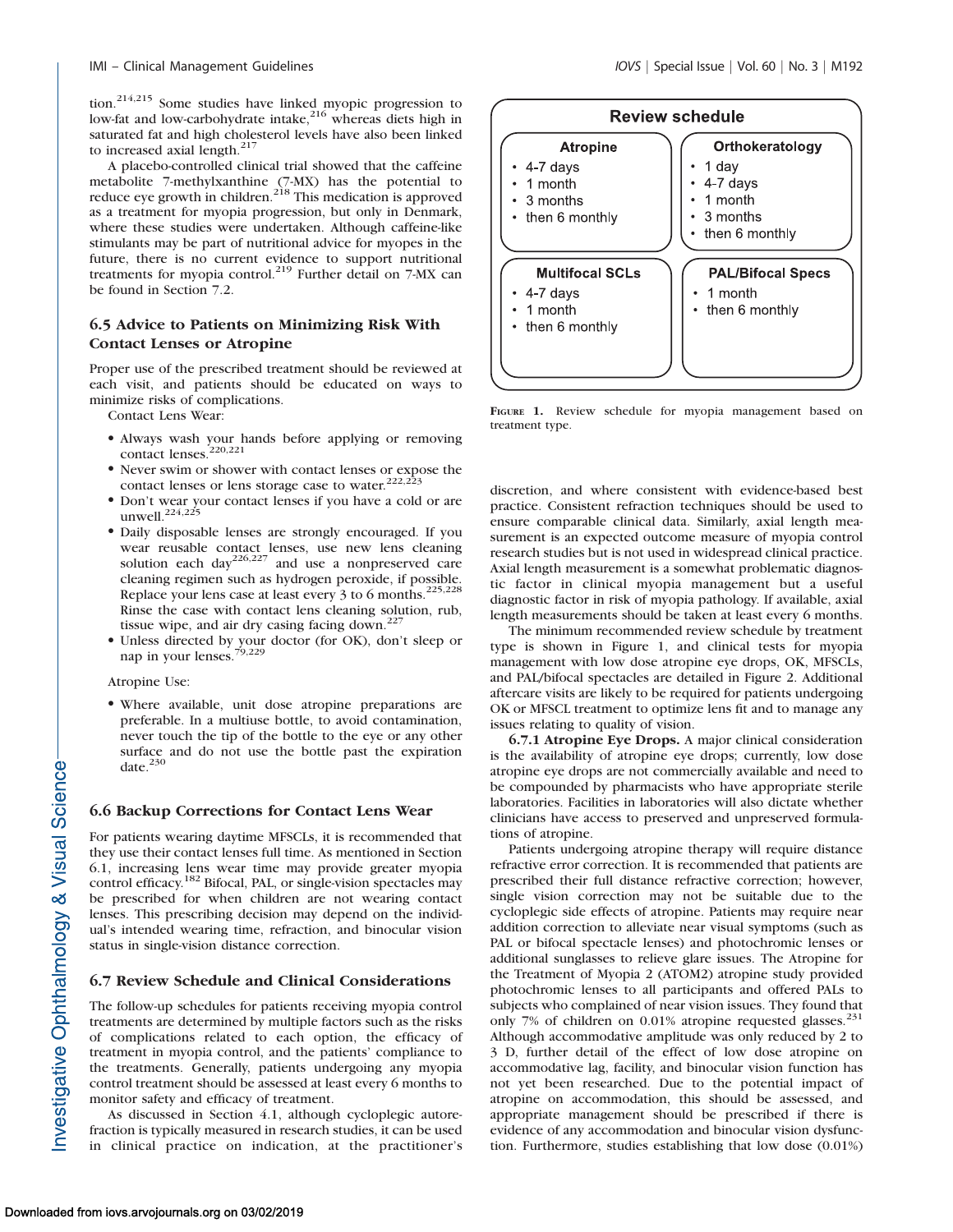### **Clinical Tests**

**All visits** 

- Appropriate history taking relative to treatment
- Distance and near VA
- Subjective and/or objective refraction
- Accommodative and binocular vision assessment
- Ocular health examination

#### Annually (or on indication)

- Cycloplegic refraction
- Dilated fundus examination

# **If Available**

• Axial length measurement (every 6 months)



FIGURE 2. Clinical tests for myopia management.

atropine slows axial elongation to a clinically relevant level are needed.<sup>75</sup>

6.7.2 OK. Numerous OK lens designs are available to clinicians depending on their country of practice. To date, there has been no systematic investigation comparing the efficacy of myopia control induced by different OK lens designs. If the full refractive error is not treated by OK correction, single vision spectacle lenses for residual refractive error correction will be required—this has shown efficacy for myopia >6 D, where only  $\overline{4}$  D was corrected with OK.<sup>171</sup> Soft contact lens wear for residual correction could be considered in special cases where spectacle wear is not possible, or compliance will not be achieved. In these cases, ocular health should be monitored closely considering the resultant nearconstant contact lens wear. The suitability assessment and fitting process for childhood myopia control OK is generally no different than fitting for myopia correction, although in time the lens designs used may differ—discussion of current and future research on modifying OK lens designs for improved myopia control efficacy can be found in Section 7.1.

6.7.3 MFSCL. There are various MFSCL designs used for myopia control, and different designs will be available to clinicians depending on their country of practice. Detail on add power selection is provided in Section 5c. Currently one study is underway evaluating distance center designs MFSCLs with a representative low  $(+1.50)$  D) and high add  $(+2.50)$  D) on myopia and axial length progressions in children with results expected in the next year.<sup>194</sup> Similar to OK, there are no studies to date that have directly compared the efficacy of myopia control induced by different MFSCL designs.<sup>232</sup> Discussion of current and future research on modifying MFSCL lens designs for improved myopia control efficacy can be found in Section 7.1.

#### 6.8 Treatment Duration

Regular review of patients undergoing myopia treatment should be undertaken to consider whether myopia treatment should be continued, modified, augmented with additional treatment options, or halted altogether. Parents need to appreciate when and why these different options may be indicated, and when embarking on treatment, they should be counseled as to the expected ''life span'' of different treatments and the relative importance of a child's age in relation to the success or efficacy of treatments aimed at slowing myopic progression.

Although influenced by many factors, myopia generally progresses most rapidly during preteenage years (7–12 years), subsequently slowing through adolescence and adult-<br>hood.<sup>9,61,233-235</sup> Treatments are likely to be most effective at younger ages when rapid progression is underway, and the efficacy of some treatments may wane after the first 6 months<br>to 2 years of treatment.  $62.72,172,184,236$  Further research is required to fully support clinicians in determining when to cease an individual's treatment and the relative importance of factors such as age, ethnicity, rate of progression, and level of myopia when making this decision.

Long-term use of atropine may not be appropriate, as longterm side effects have not been evaluated—the World Health Organization currently recommends limiting treatment to 2 years.<sup>127</sup> Most studies evaluating the effect of atropine have been limited to 2-year periods (or less) of daily use, $237$  and it may be beneficial to tail off dosage or dose frequency at the end of treatment to minimize rebound effects (see Section 6.10).

MFSCLs and OK act as a spectacle-free form of vision correction, and long-term use of MFSCLs and OK is not contraindicated if ocular health is maintained.<sup>180,238</sup>

PALs can also be used for vision correction, but the longterm, clinically meaningful myopia control treatment effect of such lenses is small compared with contact lens corrections, except in specific populations (see Section 5.4 and the IMI – Interventions for Myopia Onset and Progression Report).105,176,239 Bifocal spectacle lenses may show better longevity of treatment.<sup>76</sup>

#### 6.9 When to Change Treatment

Treatment may be stopped, switched to another form of therapy, or augmented by combining with another treatment modality when myopia progression is not sufficiently controlled, in comparison to expected progression in single-vision correction and when the average efficacy of the specific treatment has been considered.

Judgement regarding what constitutes effective reduction in progression in an individual patient is likely to depend on ethnicity, age, level of myopia, and other factors. Data on the child's previous rate of progression is valuable, but not always available, and growth curves for myopic children wearing single vision spectacles or contact lenses may be used as a reference.<sup>61,233,240</sup> Where treatment is failing to sufficiently control myopia progression, adjunct or combined therapies may be warranted such as MFSCLs or OK combined with low dose atropine to increase treatment effects, although there is currently limited evidence of the beneficial effect of combination treatment.<sup>241,242</sup> Until further studies are undertaken, practitioners should be cautious not to overpromise the value of this combination therapy.

Compliance and safety issues may also require a change in treatment modality or a halting of treatment. Poor tolerance of visual side effects and/or treatment protocols may also prompt cessation or change of treatment. Success rates in persisting with treatment are likely to be related to motivation and quality of pretreatment instruction and management of expectation.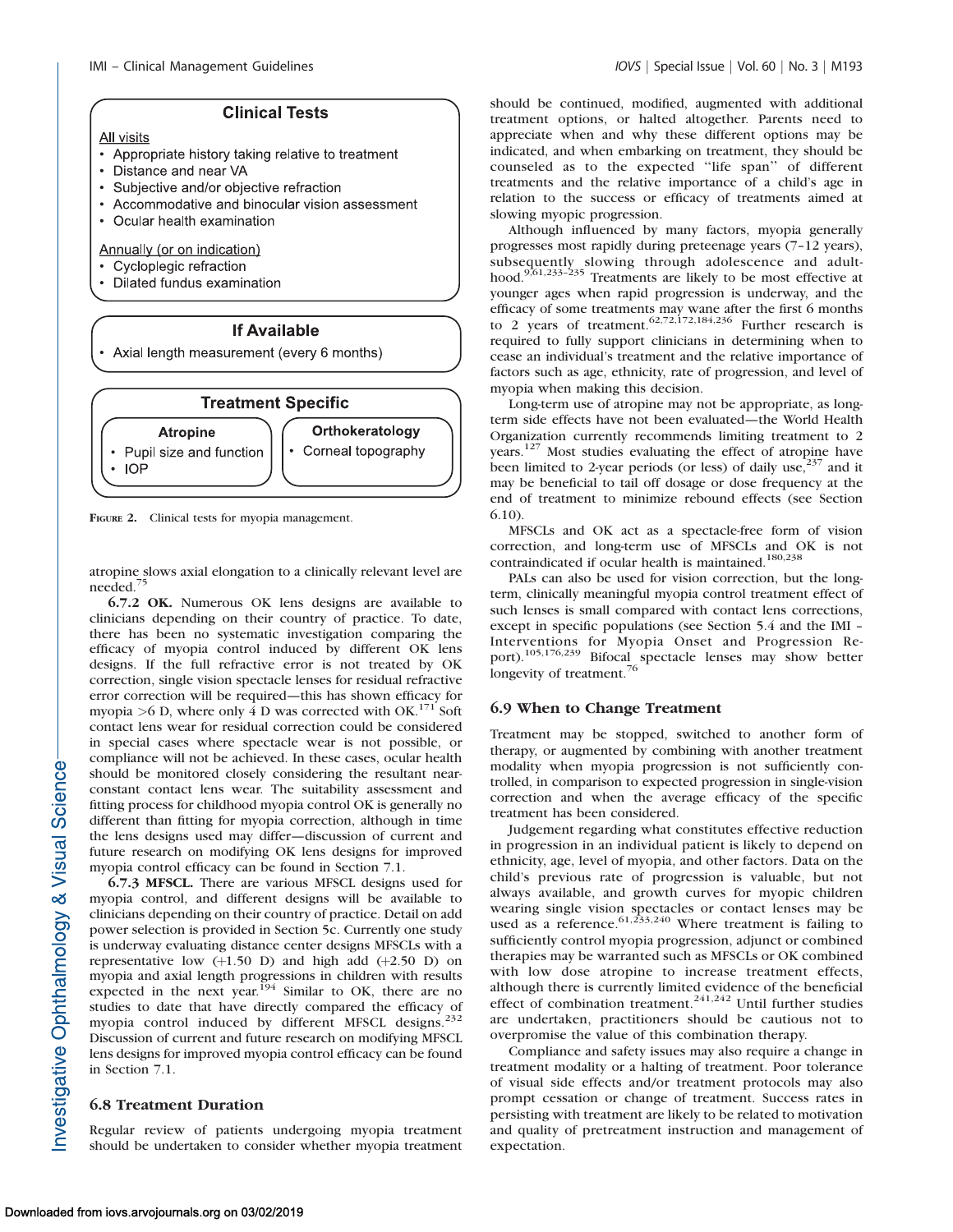#### 6.10 Long-Term Efficacy and Rebound Effects

Concern has been raised about long-term efficacy and potential rebound effects for both optical and pharmaceutical interventions. In the ATOM atropine studies, after cessation of treatment, a rebound growth followed in the highest dosages, and this rebound growth was limited in the other groups. $^{231}$  In European children, the effect of high dose atropine was comparable to results from the ATOM study<sup>72</sup> in the first year of use.243 Parents and patients should be made aware that myopia progression may accelerate after stopping atropine treatment, but that despite this rebound effect the level of myopia post-treatment will be, on average, less than it would have been without treatment.<sup>74,231</sup> Recommencement of atropine treatment if post-treatment progression rates prove unacceptable may be appropriate. In the ATOM study, Chia et  $al.<sup>231</sup>$  demonstrated that reintroduction of low dose atropine (0.01%) after 1 year without treatment is effective in curbing myopia progression and axial elongation in Chinese children. Currently, no comparable studies on long-term use are available, and it is yet to be investigated whether a decrease in dosage, after starting with high dose atropine, has both the beneficial effect of the high reduction in the first year and stabilization afterward.

Evidence of rebound effects in optical devices has been equivocal. A study of children wearing PALs for 1 year who were then switched to single vision glasses for 1 year showed no rebound compared with those wearing single vision alone.<sup>52</sup> Cheng et al.<sup>184</sup> suggested no rebound effect with a MFSCL for myopia control that was worn for 1 to 2 years compared with the control group after a subsequent 1.5 years of SV SCL wear, although the myopia control effect was limited to the first 6 months of treatment. On the other hand, discontinuation of OK lens wear before age 14 has been shown to lead to a more rapid increase in axial length over a 7-month period, faster than concurrent single vision spectacle wearing controls; however, this slows again with resumed lens wear after another 6 months.<sup>244</sup> This likely indicates that OK wear should not be discontinued before age 14.

Although the efficacy over more than 5 years of myopia control treatment, plateau, and rebound effects has not been established, current evidence still suggests that initiating some form of myopia control treatment is better than single vision correction.

#### 6.11 When to End Treatment

Goss and Winkler reported that the mean age of myopia stabilization is around 14 to 16 years of age.<sup>245</sup> A later study in an ethnically diverse population confirmed this finding, with a mean ( $\pm$ SD) age of stabilization of 15.6  $\pm$  4.) years.<sup>246</sup> Although these figures support a commonly held belief that myopia usually progresses until the mid-teens, the large SD of the latter study suggests that a sizeable proportion of the community will continue to progress into their 20s (the Comet study showed that 95% of myopes stabilized by 24 years of age).<sup>246</sup> Indeed, mean ( $\pm$ SD) myopia progression over an average of 8 years in a Scandinavian case series cohort with age of 20 to 24 was  $-0.45 \pm 0.71$  D. In 45% of cases, progression was  $\geq$ 0.5 D. Although the average annual change is small, these data support the notion of continued potential for progression into adulthood. However, there is a scarcity of longitudinal data showing the normal course of myopia progression after the age of 18, in both Western and Eastern populations (see Section 6.12 on late-onset myopia).

Thus, at this time, the impact of myopia control treatments on age of cessation of myopia progression is unknown. This question has multiple ramifications. For example, would a child likely to progress without treatment until the age of 15 cease progression, albeit at a slower rate, at say age 12? If a clinician decided, from successive refractive error measurements, that the child had ceased progression at age 12, and therefore stopped treatment and returned the child to simple corrective myopia lenses, would we expect the refraction to remain stable? Ideally, cessation of treatment would also encompass a subsequent period of observation to evaluate the risk of further progression, with a view to reinstituting treatment if necessary.

Close monitoring by the clinician is important on treatment cessation, so that any apparent acceleration in progression can be quickly addressed by reinstituting treatment. Furthermore, there are legal and ethical issues related to treatment intervention that might need to be considered. For more detail see the IMI – Industry Guidelines and Ethical Considerations for Myopia Control Report.

#### 6.12 Late-Onset Myopia

As noted above, there are scarce population-based longitudinal data characterizing progression of myopia after the school years. In one large study from the United Kingdom, it was observed that 49% of 44 year olds were myopic, with a surprising 81% being late onset (16 years or older).<sup>247</sup> There is also considerable evidence of myopia onset and progression among specific occupational groups during demanding university education courses. Medicine, law, and engineering are a few examples.<sup>248-250</sup>

The rationale for attempting progression control in lateonset myopia is somewhat different than younger ages, where the key risk is to avoid high myopia, with its attendant sightthreatening risks. It is unlikely that late-onset myopes will progress to high myopia; however, any increase in myopia is associated with increasing risk of disease, and this should be borne in mind.<sup>30</sup> The same treatments and protocols as applied to children and described above will generally be applicable to later-onset myopes.

Of concern, and having received little attention in the literature to date, is the moderate myope who undertakes an intense course of study and is at risk of progressing to high myopia. Anecdotally, it would seem that the numbers of individuals at risk of developing pathologic myopia is relatively low, but application of myopia control treatments for this group is potentially of equal importance to young age groups. Appropriate management requires judicious attention and follow-up by clinicians. It is evident that more research is needed to better quantify adult myopia progression.

#### 6.13 High Myopia: Special Considerations

High myopia ( $>5.00-6.00$  D) poses a greater risk of ocular complications that may lead to visual impairment or even blindness. Higher incidences of cataracts,<sup>251,252</sup> glaucoma,253,254 and retinal abnormalities including chorioretinal atrophy and posterior staphyloma<sup>255,256</sup> have been reported.

Although these pathologies are typically observed in adulthood, children too can be affected by retinal pathologies.257,258 A retrospective chart review of children aged 10 years or younger with high myopia found peripheral retinal changes in 33% of eyes including lattice degeneration (20%), white without pressure (11%), retinal holes with subretinal fluid (4%), and vitreoretinal tuft (2%).<sup>259</sup> In young teenage myopes with mean spherical equivalent refraction of  $-8.41 \pm$ 1.60 D, the most frequent retinal lesions were optic nerve crescents (52.5%), white without pressure (51.7%), lattice degeneration (5.8%) microcystoid degeneration (5%), and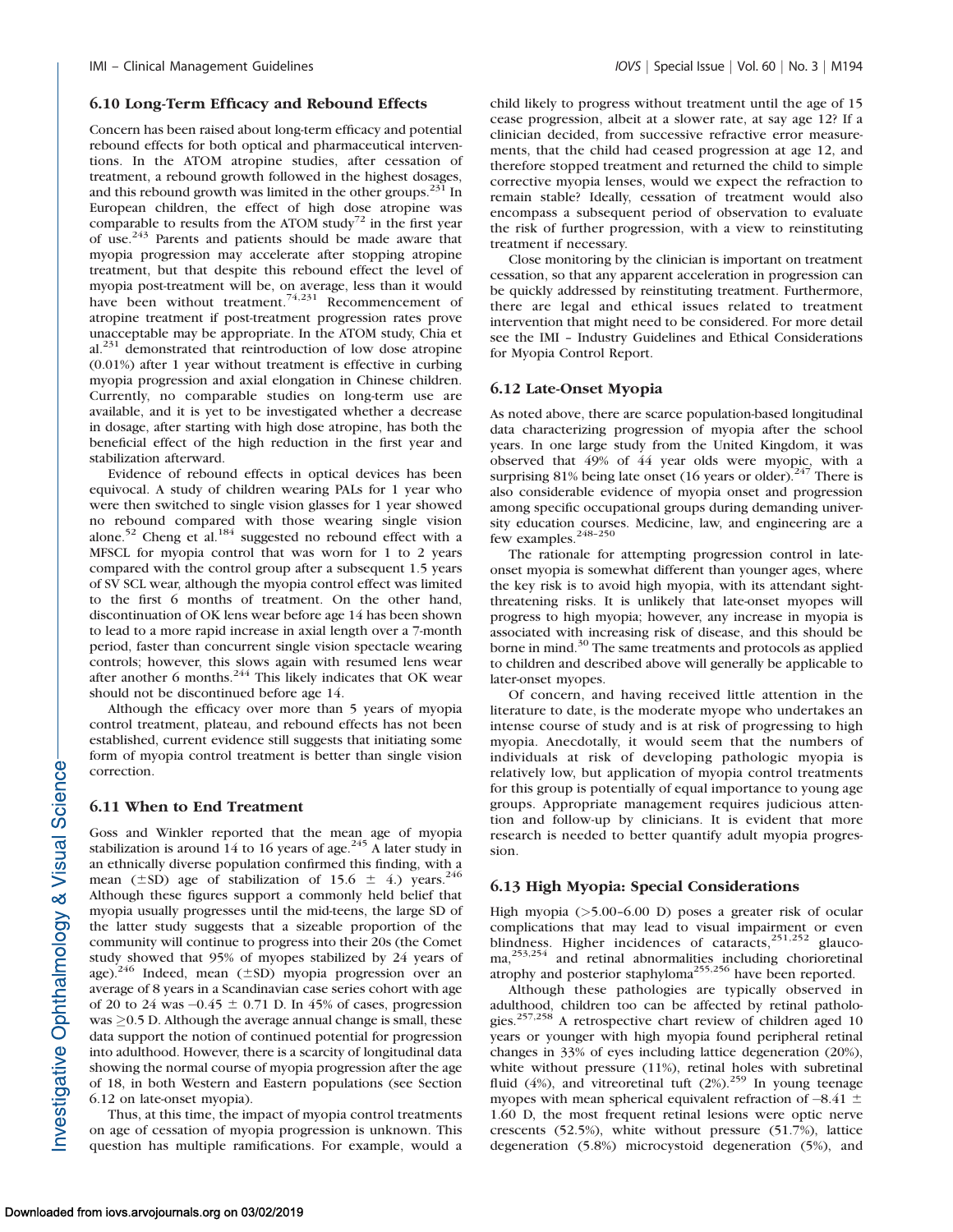pigmentary degeneration (4.2%). Axial length longer than 26 mm was a significant risk factor for peripheral lesions, optic nerve crescents, and white without pressure.<sup>260</sup>

Patients should be advised that myopia, especially high myopia or when axial length is longer than 26 mm, may have a higher risk of developing a retinal detachment.<sup>260</sup> Patients with such characteristics should be provided with the warning signs and symptoms of retinal detachment and reviewed with annual fundus examination through dilated pupils, as described in Section 4.1. Further detail on the pathologic complications of myopia can be found in the IMI – Defining and Classifying Myopia Report.

# 7. FUTURE RESEARCH DIRECTIONS ON INTERVENTION AND TREATMENT

#### 7.1 OK and MFSCL Optimization

Studies have suggested the potential benefits of increasing the degree and extent of peripheral myopic defocus to improved efficacy of myopia control.<sup>261</sup> An association between greater myopic defocus on the superior retina, in children wearing PALs, and slower myopia progression has been reported.<sup>262</sup> Larger reductions in myopia progression in children fitted with MFSCLs compared with PALs may be attributable to greater peripheral defocus changes induced by MFSCLs.<sup>193</sup> This has motivated the use of customised OK and MFSCLs for myopia control in clinical practice.

A previous study attempted to increase the amount of midperipheral corneal steepening induced by OK to induce greater myopic defocus onto the peripheral retina. Reduction of the optic zone diameter of OK lenses from 6 to 5 mm to increase the retinal exposure to myopia defocus was investigated. However, these OK lens parameter changes did not cause significant changes to corneal topography.<sup>263</sup> More recently, a retrospective study found that participants fit with a four-curve OK lens design demonstrated a significantly larger central distance zone of treatment compared with a five-curve lens design, but there was no difference in the power or width of the midperipheral steepened zone, and the effect on relative peripheral refraction was not measured.<sup>264</sup> This is an area for further research.

There are several software tools available to customize OK lens designs, which are provided in the [Supplementary](https://arvo.silverchair-cdn.com/arvo/content_public/journal/iovs/937872/iovs-60-03-07_s01.docx?Expires=1551457603&Signature=uZ~BH12WbhFJpeXsuFRcBH52UDEDs29eUnlqsxhphP4JBewWgRvbVQuQEL9TMc2U8KvUCv98PfmkLMOCmNkqmac6dzHc0O6FZvjecceFNzNFmxbtB17Ve6VEcfxWXmvj5NjjDw) [Material.](https://arvo.silverchair-cdn.com/arvo/content_public/journal/iovs/937872/iovs-60-03-07_s01.docx?Expires=1551457603&Signature=uZ~BH12WbhFJpeXsuFRcBH52UDEDs29eUnlqsxhphP4JBewWgRvbVQuQEL9TMc2U8KvUCv98PfmkLMOCmNkqmac6dzHc0O6FZvjecceFNzNFmxbtB17Ve6VEcfxWXmvj5NjjDw) Practitioner training is recommended to understand the limits of each program. Compatibility with topographic equipment, the ease of use, and the possibility to work with a local laboratory may influence which of the following must be selected in practice. However, more research is needed to understand if and how we can modify OK lens designs to improve efficacy of myopia control.

Similar to OK lenses, investigations to increase the degree and extent of peripheral myopic defocus induced by soft contact lens designs in an attempt to improve myopia control efficacy are currently underway. Using commercially available distance-centered designs, it has been shown that only higher adds of  $+3.00$  and  $+4.00$  can significantly modify the peripheral refractive pattern to relative myopia compared with the central refraction, $192$  but unfortunately, the visual outcomes in these currently available higher add MFSCLs have been shown to be poorly tolerated in children.<sup>196</sup> The Bifocal Lenses in Nearsighted Kids (BLINK) study is the first clinical trial to evaluate distance center design MFSCLs with a representative low  $(+1.50)$  and high add  $(+2.50)$  on myopia and axial

length progression in children with results expected in the next year.<sup>194</sup>

#### 7.2 7-MX, Scleral Reinforcement, Circadian Rhythms, and Other Future Treatments

As mentioned in Section 6.4, 7-MX has been shown to slow myopia in children and to suppress axial elongation in form deprivation myopia in the rabbit and the guinea pig<sup>265-267</sup> and lens-induced myopia in Rhesus monkeys.<sup>268</sup> An adenosine-antagonist, 7-MX is a metabolite of caffeine and theobromine, was theorized by the authors to control axial elongation by thickening and strengthening collagen fibrils in the sclera, and is approved for treatment of progressive myopia in Denmark. Intriguingly, others have speculated that if a metabolite of caffeine in the form of oral 7-MX has shown myopia control efficacy, perhaps caffeine in the form of an eye drop might have a beneficial effect on myopia progression. Results on topical treatment to date are limited to a paper from the 2017 International Myopia Conference showing both a thickening of the choroid and a reduction in myopia progression in the Rhesus monkey.<sup>269</sup>

If ocular pathologies such as retinal detachment and myopic maculopathy, associated with myopia progression, are due to the thinning of the sclera and the stresses created by the stretching of the eye, then there may be some role for strengthening the sclera. Although there have been attempts to strengthen the sclera via scleral reinforcement surgeries,<sup>270</sup> cross-linking,  $271,272$  and with injectables,  $273$  none of these methods have a long record of success in humans. Posterior scleral buckling has been reported in a large case series to slow axial elongation and to reduce vision loss, but it has yet to be duplicated by other researchers.<sup>274,275</sup>

Future treaments may also be designed to interact with circadian rhythms and night time light exposure. In the chick model, it has been shown that not only does disruption of circadian rhythms by light exposure at night lead to abolition of diurnal variations in ocular structures and promote myopic eye growth, but that the control of eye growth is influenced differentially by the time of day during which the eye is exposed to hyperopic and myopic defocus.<sup>276</sup> In humans, several recent studies have reported an association between myopia and poor or disrupted sleep, $277-279$  and significant differences in serum melatonin, a key biomarker of circadian rhythm, has been found in myopic compared with nonmyopic young adults.<sup>280</sup> Further research is required to fully appreciate the role of ocular and systemic circadian rhythms in controlling eye growth and how timing of antimyopia interventions may interact with the circadian system. However, current knowledge supports practitioners advising parents on the benefits of encouraging natural circadian rhythms as part of a myopia intervention strategy.

The coming years are likely to result in a number of studies on various methods to control myopia, including novel medications, novel spectacle, and contact and OK designs, as well as combination treatments. The ideal contact lens for myopia control will likely include modification to all mechanisms postulated in myopia progression—relative peripheral hyperopia, higher-order aberrations, accommodation, and binocular vision—and may additionally include low dose atropine delivery, modification to indoor lighting, $^{281}$  and even biometric feedback on near working distance and time spent outdoors.<sup>187</sup> Nutritional and lifestyle interventions may play a bigger role, as described above. Practitioners will have to stay informed on future developments and incorporate these treatments into their practice as the evidence is revealed.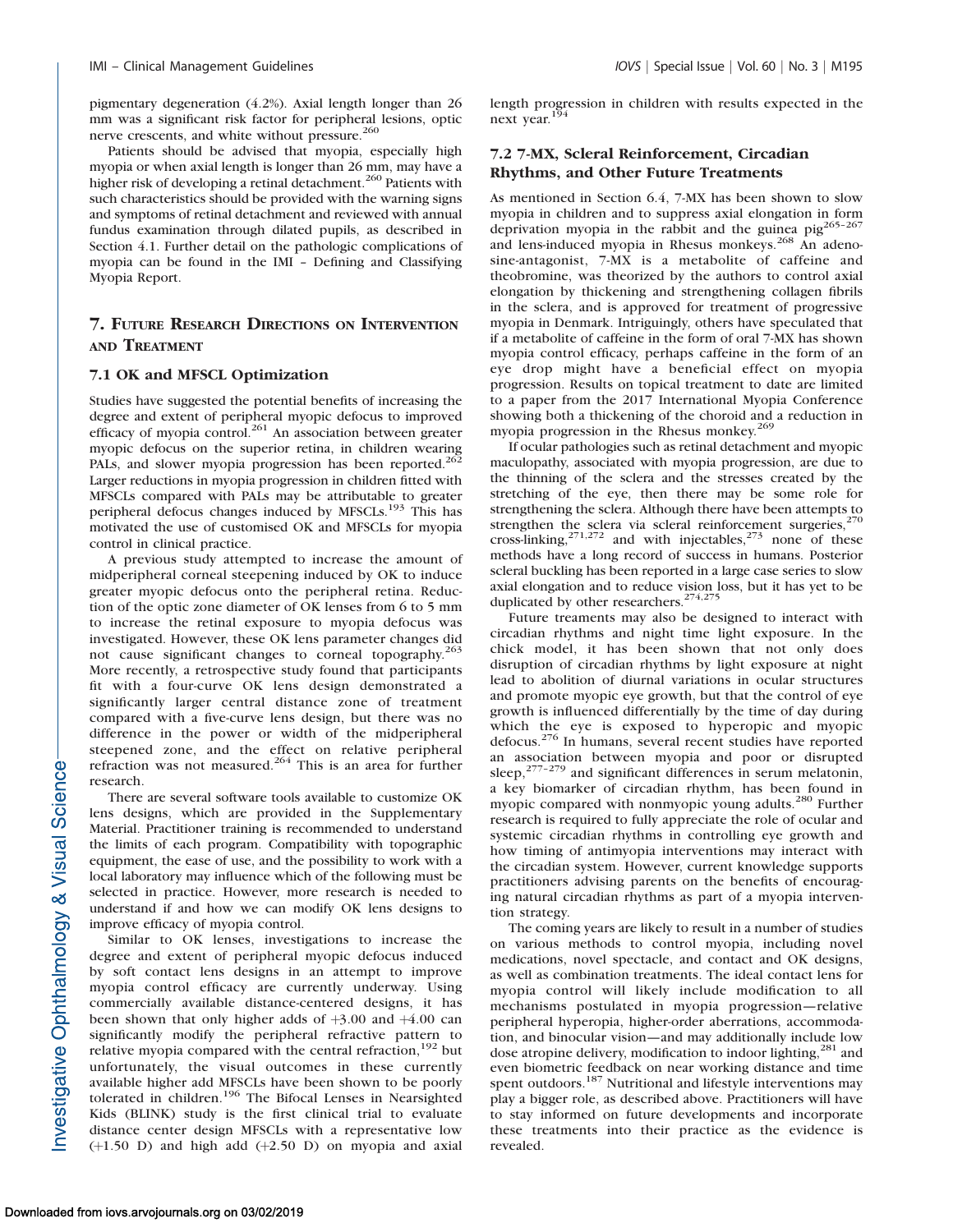# 8. CLINICAL REFERENCES, EDUCATION AND **COMMUNICATION**

# 8.1 Key Papers, Websites, and Courses for Practitioner Reference

Keeping up to date with the latest literature can be a challenge for the clinician—key meta-analysis papers and systematic reviews can help to summarize research results. Open access articles are freely available for both the practitioner and the research-interested parent to download. Links for these papers are available in the [Supplementary Material](https://arvo.silverchair-cdn.com/arvo/content_public/journal/iovs/937872/iovs-60-03-07_s01.docx?Expires=1551457603&Signature=uZ~BH12WbhFJpeXsuFRcBH52UDEDs29eUnlqsxhphP4JBewWgRvbVQuQEL9TMc2U8KvUCv98PfmkLMOCmNkqmac6dzHc0O6FZvjecceFNzNFmxbtB17Ve6VEcfxWXmvj5NjjDw), along with detail of online practitioner resources, forums, and relevant clinical conferences for further information and support.

### 8.2 Recommendations for Communication Tools

A key challenge when communicating the impact of myopia is explaining the long-term risks such as the higher risk of pathologies associated with increasing levels of myopia, as well the short-term choices, such as altering the visual environment to increasing outdoor time for premyopes or fitting a child with myopia-controlling contact lenses. This is particularly complex when the short-term choices may include additional risk, such as those associated with pediatric contact lens wear. Practitioners also report difficulty in communicating a researchbased message that may conflict with the more conservative messages from other health professionals such as pediatricians, general practitioners, and eye care providers. Development of communication tools for practitioners that strongly communicate the benefits of myopia management, balanced with the risks and the currently unanswered research questions, will assist in providing evidence-based information to the parent to inform health choices for their myopic children.

# 8.3 Continuing Education and Accreditation of Practitioners

Research in myopia and myopia control is a continually evolving field. To be able to provide current evidence-based myopia management, clinicians need to be informed of the most up-to-date research. It is therefore important that clinicians stay current with their continuing education, particularly in the area of myopia and myopia control. The IMI – Industry Guidelines and Ethical Considerations in Myopia Control Report describes ''an urgent need to create standardized educational materials on myopia risk and myopia control treatments. Such educational materials should cover areas such as epidemiology, the public health burden due to myopia, contemporary research in myopia control, interventional options and best clinical practices for myopia control.'' The IMI suite of reports and several other groups are expending efforts to provide this information to clinicians.

The IMI – Industry Guidelines and Ethical Considerations in Myopia Control Report discusses potential accreditation or training of eye care practitioners in prescribing myopia control treatments. Ensuring a comprehensive understanding of myopia complications, treatment complications, expected clinical results, and fitting assistance is worthwhile for both industry and prescribers to ensure best outcomes for pediatric patients.

In some countries, eye care providers may require endorsement to prescribe drugs, including atropine eye drops. Similarly, certification examinations may be required before practitioners are allowed to order and fit OK or other contact lenses. When providing myopia management services, it is expected that eye care providers have the appropriate training and necessary certification to care for children and fit contact

lenses and/or prescribe ocular medications. It is also important to be able to manange or comanage potential adverse events. Continuing professional development is not mandatory across the global eye care profession, and consideration of best practice educational principles is important to ensuring evidence-based patient care.

Key papers for practitioner reference and various tools to assist with clinical issues such as treatment selection and clinician–patient communication have been detailed in the [Supplementary Material.](https://arvo.silverchair-cdn.com/arvo/content_public/journal/iovs/937872/iovs-60-03-07_s01.docx?Expires=1551457603&Signature=uZ~BH12WbhFJpeXsuFRcBH52UDEDs29eUnlqsxhphP4JBewWgRvbVQuQEL9TMc2U8KvUCv98PfmkLMOCmNkqmac6dzHc0O6FZvjecceFNzNFmxbtB17Ve6VEcfxWXmvj5NjjDw) Short courses in myopia management are increasingly popular, and there may be a need for university-affiliated postgraduate courses in myopia management.

#### Acknowledgments

The authors thank Sarah Kochik (University of California Berkeley School of Optometry) (Sections 3.4, 5.4, 6.6) and Lyle Gray (Glasgow Caledonian University) (Section 6.12). The authors also thank the members of the International Myopia Institute committees for review and suggestions on the manuscript.

Supported by the International Myopia Institute. The publication costs of the International Myopia Institute reports were supported by donations from the Brien Holden Vision Institute, Carl Zeiss Vision, Coopervision, Essilor, Alcon, and Vision Impact Institute.

Disclosure: K.L. Gifford, Alcon (R), CooperVision (C, R), Essilor (C), Menicon (C, R), Myopia Profile Pty Ltd. (I), Visioneering Technologies (R); K. Richdale, Alcon Euclid (F), Novartis (C); P. Kang, Bausch + Lomb Australia (F), CooperVision Australia (F), CooperVision USA (F), Paragon Vision Sciences USA (F); T.A. Aller, Essilor (C, R), Johnson & Johnson (I), Nevakar (R), Pentavision (R), Reopia (C), Specialeyes, LLC (F), Treehouse Eyes, LLC (F), Vision CRC, P; Visioneering Technologies, Inc. (F, C, R), P; C.S. Lam, Hoya Corporation (F), Johnson & Johnson (F), P; Y.M. Liu, Paragon (F, C); L. Michaud, Allergan (R), Bausch & Lomb (R), Blanchard Labs (F, R), CooperVision (F, R), Johnson & Johnson (F), Shire (R), P; J. Mulder, None; J.B. Orr, None; K.A. Rose, None; K.J. Saunders, None; D. Seidel, None; J.W.L. Tideman, None; P. Sankaridurg, Brien Holden Vision Institute (E), P

# References

- 1. Farbrother JE, Kirov G, Owen MJ, Guggenheim JA. Family aggregation of high myopia: estimation of the sibling recurrence risk ratio. Invest Ophthalmol Vis Sci. 2004;45: 2873–2878.
- 2. Mutti DO, Mitchell GL, Moeschberger ML, Jones LA, Zadnik K. Parental myopia, near work, school achievement, and children's refractive error. Invest Ophthalmol Vis Sci. 2002; 43:3633–3640.
- 3. Gwiazda J, Thorn F, Bauer J, Held R. Emmetropization and the Progression of Manifest Refraction in Children Followed From Infancy to Puberty. Oxford, Royaume-Uni: Pergamon Press; 1993.
- 4. Wildsoet CF. Active emmetropization: evidence for its existence and ramifications for clinical practice. Ophthalmic Physiol Opt. 1997;17:279–290.
- 5. Breslin KM, O'Donoghue L, Saunders KJ. A prospective study of spherical refractive error and ocular components among Northern Irish schoolchildren (the NICER study). Invest Ophthalmol Vis Sci. 2013;54:4843–4850.
- 6. Morgan I, Rose K. How genetic is school myopia? Prog Retinal Eye Res. 2005;24:1–38.
- 7. Mutti DO, Hayes JR, Mitchell GL, et al. Refractive error, axial length, and relative peripheral refractive error before and after the onset of myopia. Invest Ophthalmol Vis Sci. 2007; 48:2510–2519.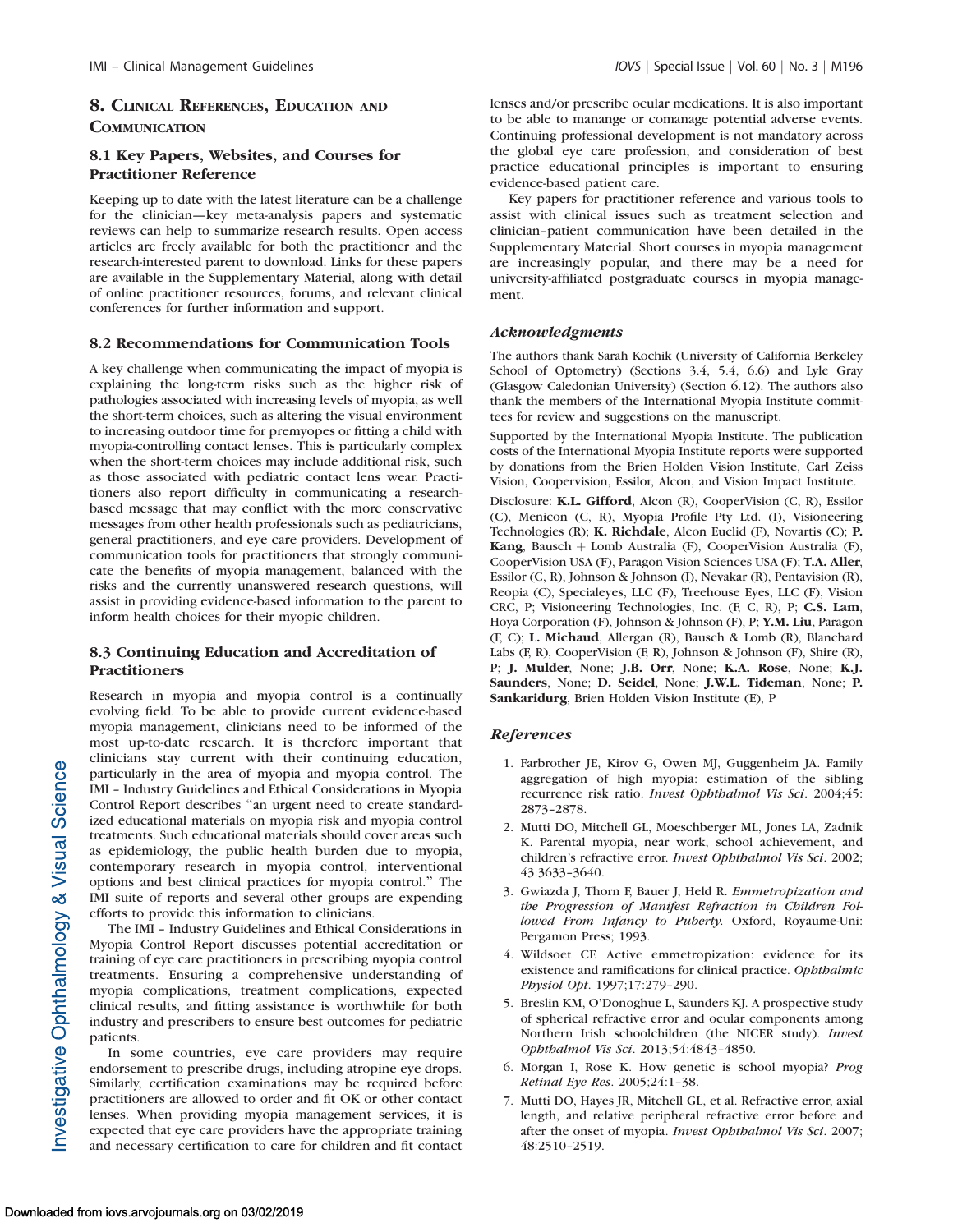- 8. Jones-Jordan LA, Sinnott LT, Manny RE, et al. Early childhood refractive error and parental history of myopia as predictors of myopia. Invest Ophthalmol Vis Sci. 2010;51:115–121.
- 9. McCullough SJ, O'Donoghue L, Saunders KJ. Six year refractive change among white children and young adults: evidence for significant increase in myopia among white UK children. PLoS One. 2016;11:e0146332.
- 10. Zadnik K, Sinnott LT, Cotter SA, et al. Prediction of juvenileonset myopia. JAMA Ophthalmol. 2015;133:683–689.
- 11. McBrien NA, Millodot M. A biometric investigation of late onset myopic eyes. Acta Ophthalmologica. 1987;65:461– 468.
- 12. Jiang BC. Parameters of accommodative and vergence systems and the development of late-onset myopia. Invest Ophthalmol Vis Sci. 1995;36:1737–1742.
- 13. Price H, Allen PM, Radhakrishnan H, et al. The Cambridge Anti-myopia Study: variables associated with myopia progression. Optom Vis Sci. 2013;90:1274–1283.
- 14. Sankaridurg PR, Holden BA. Practical applications to modify and control the development of ametropia. Eye. 2014;28: 134–141.
- 15. Chua SY, Sabanayagam C, Cheung YB, et al. Age of onset of myopia predicts risk of high myopia in later childhood in myopic Singapore children. Ophthalmic Physiol Opt. 2016; 36:388–394.
- 16. Jones-Jordan LA, Sinnott LT, Graham ND, et al. The contributions of near work and outdoor activity to the correlation between siblings in the Collaborative Longitudinal Evaluation of Ethnicity and Refractive Error (CLEERE) Study. Invest Ophthalmol Vis Sci. 2014;55:6333–6339.
- 17. Wu LJ, Wang YX, You QS, et al. Risk factors of myopic shift among primary school children in Beijing, China: a prospective study. Int J Med Sci. 2015;12:633-638.
- 18. Ip JM, Huynh SC, Robaei D, et al. Ethnic differences in refraction and ocular biometry in a population-based sample of 11-15-year-old Australian children. Eye. 2008;22:649–656.
- 19. Rudnicka AR, Owen CG, Nightingale CM, Cook DG, Whincup PH. Ethnic differences in the prevalence of myopia and ocular biometry in 10- and 11-year-old children: the Child Heart and Health Study in England (CHASE). Invest Ophthalmol Vis Sci. 2010;51:6270–6276.
- 20. Rose KA, Morgan IG, Ip J, et al. Outdoor activity reduces the prevalence of myopia in children. Ophthalmology. 2008; 115:1279–1285.
- 21. Xiong S, Sankaridurg P, Naduvilath T, et al. Time spent in outdoor activities in relation to myopia prevention and control: a meta-analysis and systematic review. Acta Ophthalmol. 2017;95:551–566.
- 22. Li SM, Li SY, Kang MT, et al. Near work related parameters and myopia in Chinese children: the Anyang Childhood Eye Study. PLoS One. 2015;10:e0134514.
- 23. Ip JM, Saw S-M, Rose KA, et al. Role of near work in myopia: findings in a sample of Australian school children. Invest Ophthalmol Vis Sci. 2008;49:2903–2910.
- 24. Aldossari H, Suheimat M, Atchison DA, Schmid KL. Effect of accommodation on peripheral eye lengths of emmetropes and myopes. Optom Vis Sci. 2017;94:361–369.
- 25. Woodman EC, Read SA, Collins MJ, et al. Axial elongation following prolonged near work in myopes and emmetropes. Br J Ophthalmol. 2011;95:652–656.
- 26. Hua WJ, Jin JX, Wu XY, et al. Elevated light levels in schools have a protective effect on myopia. Ophthalmic Physiol Opt. 2015;35:252–262.
- 27. Read SA, Collins MJ, Vincent SJ. Light exposure and physical activity in myopic and emmetropic children. Optom Vis Sci. 2014;91:330–341.
- 28. Torii H, Ohnuma K, Kurihara T, Tsubota K, Negishi K. Violet light transmission is related to myopia progression in adult high myopia. Sci Rep. 2017;7:14523.
- 29. Williams KM, Bentham GC, Young IS, et al. Association between myopia, ultraviolet B radiation exposure, serum vitamin D concentrations, and genetic polymorphisms in vitamin D metabolic pathways in a multicountry European study. JAMA Ophthalmol. 2017;135:47–53.
- 30. Flitcroft DI. The complex interactions of retinal, optical and environmental factors in myopia aetiology. Prog Retin Eye Res. 2012;31:622–660.
- 31. Dolgin E. The myopia boom. Nature. 2015;519:276–278.
- 32. Rose KA, French AN, Morgan IG. Environmental factors and myopia: paradoxes and prospects for prevention. Asia Pac J Ophthalmol (Phila). 2016;5:403–410.
- 33. Lam CSY, Goh WSH. The incidence of refractive errors among schoolchildren in Hong Kong and its relationship with the optical components. Clin Exp Optom. 1991;74:97-103.
- 34. Rose KA, Morgan IG, Smith W, Burlutsky G, Mitchell P, Saw SM. Myopia, lifestyle, and schooling in students of Chinese ethnicity in Singapore and Sydney. Arch Ophthalmol. 2008; 126:527–530.
- 35. Lam CS-Y, Lam C-H, Cheng SC-K, Chan LY-L. Prevalence of myopia among Hong Kong Chinese schoolchildren: changes over two decades. Ophthalmic Physiol Opt. 2012;32:17–24.
- 36. Zylbermann R, Landau D, Berson D. The influence of study habits on myopia in Jewish children. J Pediatr Ophthalmol Strabismus. 1993;30:319–322.
- 37. Ben-Simon GJ, Peiss M, Anis E, Nakra T, Luski A, Spierer A. Spectacle use and reduced unaided vision in third grade students: a comparative study in different educational settings. Clin Exp Optom. 2004;87:175–179.
- 38. Kinge B, Midelfart A, Jacobsen G, Rystad J. The influence of near-work on development of myopia among university students. A three-year longitudinal study among engineering students in Norway. Acta Ophthalmol Scand. 2000;78:26– 29.
- 39. Morgan IG, Rose KA. Myopia and international educational performance. Ophthalmic Physiol Opt. 2013;33:329–338.
- 40. Mountjoy E, Davies NM, Plotnikov D, et al. Education and myopia: assessing the direction of causality by mendelian randomisation. BMJ. 2018; 361:k2022.
- 41. Verhoeven VJM, Buitendijk GHS, Rivadeneira F, et al. Education influences the role of genetics in myopia. *Eur*  $J$ Epidemiol. 2013;28:973–980.
- 42. Gwiazda J, Bauer J, Thorn F, Held R. A dynamic relationship between myopia and blur Driven accommodation in schoolaged children. Vision Res. 1995;35:1299–1304.
- 43. Nakatsuka C, Hasebe S, Nonaka F, Ohtsuki H. Accommodative lag under habitual seeing conditions: comparison between myopic and emmetropic children. Jap J Ophthalmol. 2005;49:189–194.
- 44. Drobe B, de Saint-André R. The pre-myopic syndrome. Ophthalmic Physiol Opt. 1995;15:375–378.
- 45. Allen PM, O'Leary DJ. Accommodation functions: codependency and relationship to refractive error. Vision Res. 2006;46:491–505.
- 46. Pandian A, Sankaridurg PR, Naduvilath T, et al. Accommodative facility in eyes with and without myopia. Invest Ophthalmol Vis Sci. 2006;47:4725–4731.
- 47. Gwiazda J, Grice K, Thorn F. Response AC/A ratios are elevated in myopic children. Ophthalmic Physiol Opt. 1999; 19:173–179.
- 48. Gwiazda J, Thorn F, Held R. Accommodation, accommodative convergence, and response AC/A ratios before and at the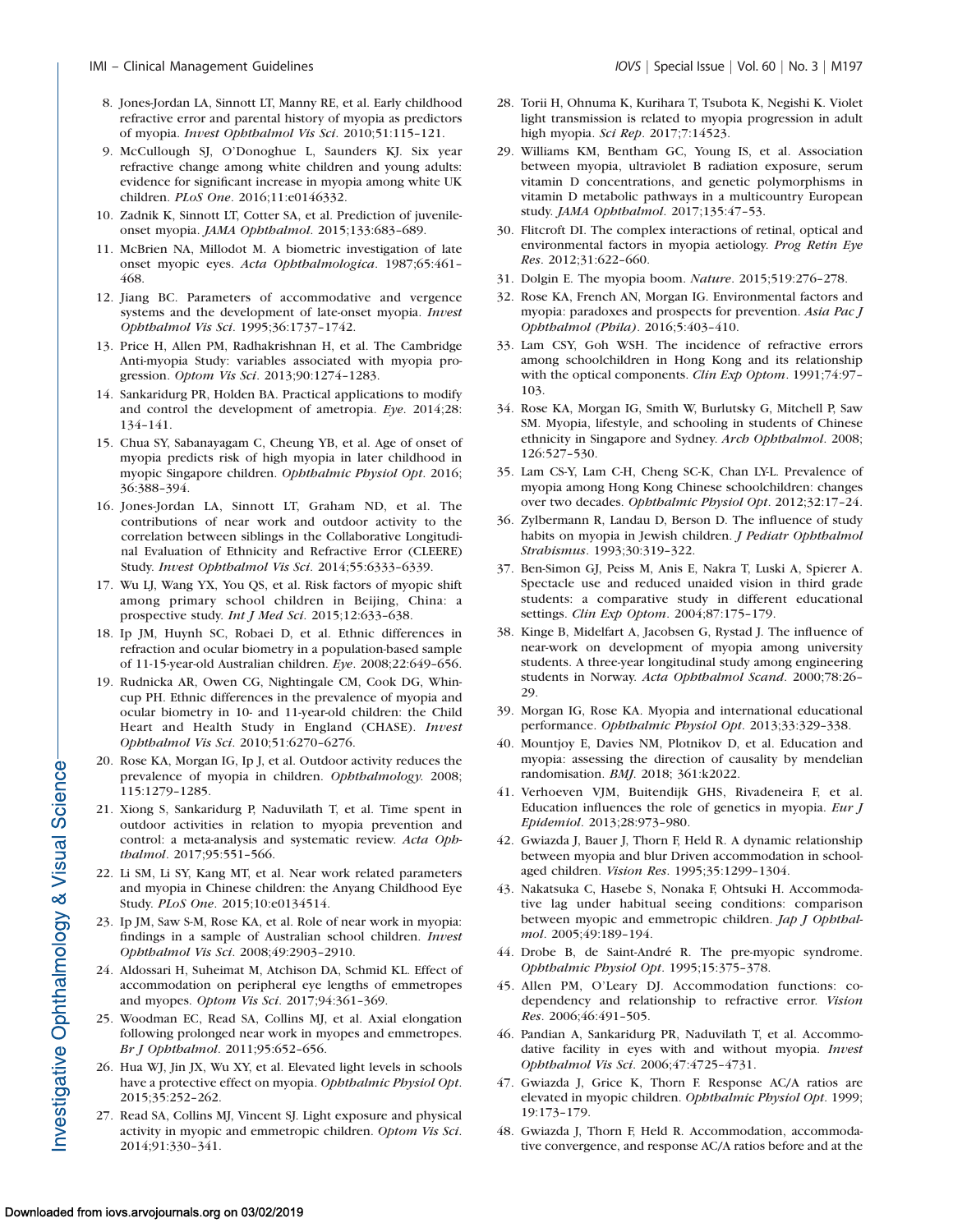onset of myopia in children. Optom Vis Sci. 2005;82:273– 278.

- 49. Mutti DO, Jones LA, Moeschberger ML, Zadnik K. AC/A ratio, age, and refractive error in children. Invest Ophthalmol Vis Sci. 2000;41:2469–2478.
- 50. Gwiazda J, Hyman L, Hussein M, et al. A randomized clinical trial of progressive addition lenses versus single vision lenses on the progression of myopia in children. Invest Ophthalmol Vis Sci. 2003;44:1492–1500.
- 51. Rosenfield M, Desai R, Portello JK. Do progressing myopes show reduced accommodative responses? Optom Vis Sci. 2002;79:268–273.
- 52. Berntsen DA, Sinnott LT, Mutti DO, Zadnik K. A randomized trial using progressive addition lenses to evaluate theories of myopia progression in children with a high lag of accommodation. Invest Ophthalmol Vis Sci. 2012;53:640– 649.
- 53. Berntsen DA, Sinnott LT, Mutti DO, Zadnik K. Accommodative lag and juvenile-onset myopia progression in children wearing refractive correction. Vision Res. 2011;51:1039– 1046.
- 54. Jones LA, Sinnott LT, Mutti DO, Mitchell GL, Moeschberger ML, Zadnik K. Parental history of myopia, sports and outdoor activities, and future myopia. Invest Ophthalmol Vis Sci. 2007;48:3524–3532.
- 55. Ramamurthy D, Lin Chua SY, Saw SM. A review of environmental risk factors for myopia during early life, childhood and adolescence. Clin Exp Optom. 2015;98:497– 506.
- 56. Gwiazda J, Thorn F, Held R. Accommodation, accommodative convergence, and response AC/A ratios before and at the onset of myopia in children. Optom Vis Sci. 2005;82:273– 278.
- 57. Tideman JW, Snabel MC, Tedja MS, et al. Association of axial length with risk of uncorrectable visual impairment for Europeans with myopia. JAMA Ophthalmol. 2016;134:1355– 1363.
- 58. Dave T, Ruston D. Current trends in modern orthokeratology. Ophthalmic Physiol Opt. 1998;18:224–233.
- 59. Smith EL III, Hung LF, Arumugam B. Visual regulation of refractive development: insights from animal studies. Eye. 2014;28:180–188.
- 60. Stone RA, Pardue MT, Iuvone PM, Khurana TS. Pharmacology of myopia and potential role for intrinsic retinal circadian rhythms. Exp Eye Res. 2013;114:35–47.
- 61. Donovan L, Sankaridurg P, Ho A, Naduvilath T, Smith EL III, Holden BA. Myopia progression rates in urban children wearing single-vision spectacles. Optom Vis Sci. 2012;89:27– 32.
- 62. Hiraoka T, Kakita T, Okamoto F, Takahashi H, Oshika T. Longterm effect of overnight orthokeratology on axial length elongation in childhood myopia: a 5-year follow-up study. Invest Ophthalmol Vis Sci. 2012;53:3913–3919.
- 63. Santodomingo-Rubido J, Villa-Collar C, Gilmartin B, Gutierrez-Ortega R. Myopia control with orthokeratology contact lenses in Spain: refractive and biometric changes. Invest Ophthalmol Vis Sci. 2012;53:5060–5065.
- 64. Cho P, Cheung SW. Retardation of Myopia in Orthokeratology (ROMIO) Study: a 2-year randomized clinical trial. Invest Ophthalmol Vis Sci. 2012;53:7077–7085.
- 65. Walline JJ, Jones LA, Sinnott LT. Corneal reshaping and myopia progression. Br J Ophthalmol. 2009;93:1181–1185.
- 66. Anstice NS, Phillips JR. Effect of dual-focus soft contact lens wear on axial myopia progression in children. Ophthalmology. 2011;118:1152–1161.
- 67. Lam CS, Tang WC, Tse DY, Tang YY, To CH. Defocus Incorporated Soft Contact (DISC) lens slows myopia

progression in Hong Kong Chinese schoolchildren: a 2-year randomised clinical trial. Br J Ophthalmol. 2014;98:40–45.

- 68. Sankaridurg P, Holden B, Smith E III, et al. Decrease in rate of myopia progression with a contact lens designed to reduce relative peripheral hyperopia: one-year results. Invest Ophthalmol Vis Sci. 2011;52:9362–9367.
- 69. Aller TA, Liu M, Wildsoet CF. Myopia control with bifocal contact lenses: a randomized clinical trial. Optom Vis Sci. 2016;93:344–352.
- 70. Cooper J, O'Connor B, Watanabe R, et al. Case series analysis of myopic progression control with a unique extended depth of focus multifocal contact lens. Eye Contact Lens. 2018;44:e16–e24.
- 71. Rah MJ, Walline JJ, Jones-Jordan LA, et al. Vision specific quality of life of pediatric contact lens wearers. Optom Vis Sci. 2010;87:560–566.
- 72. Chua WH, Balakrishnan V, Chan YH, et al. Atropine for the treatment of childhood myopia. Ophthalmology. 2006;113: 2285–2291.
- 73. Chia A, Chua WH, Cheung YB, et al. Atropine for the treatment of childhood myopia: safety and efficacy of 0.5%, 0.1%, and 0.01% doses (Atropine for the Treatment of Myopia 2). Ophthalmology. 2012;119:347–354.
- 74. Tong L, Huang XL, Koh AL, Zhang X, Tan DT, Chua WH. Atropine for the treatment of childhood myopia: effect on myopia progression after cessation of atropine. Ophthalmology. 2009;116:572–579.
- 75. Bullimore MA, Berntsen DA. Low Dose atropine for myopia control: considering all the data. JAMA Ophthalmol. 2018; 136:303.
- 76. Cheng D, Schmid KL, Woo GC, Drobe B. Randomized trial of effect of bifocal and prismatic bifocal spectacles on myopic progression: two-year results. Arch Ophthalmol. 2010;128: 12–19.
- 77. Gwiazda J, Hyman L, Hussein M, et al. A randomized clinical trial of progressive addition lenses versus single vision lenses on the progression of myopia in children. Invest Ophthalmol Vis Sci. 2003;44:1492–1500.
- 78. Bullimore MA, Sinnott LT, Jones-Jordan LA. The risk of microbial keratitis with overnight corneal reshaping lenses. Optom Vis Sci. 2013;90:937–944.
- 79. Chalmers RL, Wagner H, Mitchell GL, et al. Age and other risk factors for corneal infiltrative and inflammatory events in young soft contact lens wearers from the Contact Lens Assessment in Youth (CLAY) study. Invest Ophthalmol Vis Sci. 2011;52:6690–6696.
- 80. Bullimore MA. The safety of soft contact lenses in children. Optom Vis Sci. 2017;94:638–646.
- 81. Gong CR, Troilo D, Richdale K. Accommodation and phoria in children wearing multifocal contact lenses. Optom Vision Sci. 2017;94:353–360.
- 82. Gifford K, Gifford P, Hendicott PL, Schmid KL. Near binocular visual function in young adult orthokeratology versus soft contact lens wearers. Cont Lens Anterior Eye. 2017;40:184–189.
- 83. Akorn, Inc. Atropine Sulfate Ophthalmic Solution, USP 1% (Package Insert). Available at: http://www.akorn.com/docu ments/catalog/package\_inserts/17478-215-02.pdf. Accessed August 10, 2018.
- 84. Loughman J, Flitcroft DI. The acceptability and visual impact of 0.01% atropine in a Caucasian population. Br J Ophthalmol. 2016;100:1525–1529.
- 85. Huang J, Wen D, Wang Q, et al. Efficacy comparison of 16 interventions for myopia control in children: a network meta-analysis. Ophthalmology. 2016;123:697–708.
- 86. U.S. Food & Drug Administration. Understanding Unapproved Use of Approved Drugs ''Off Label''. Available at: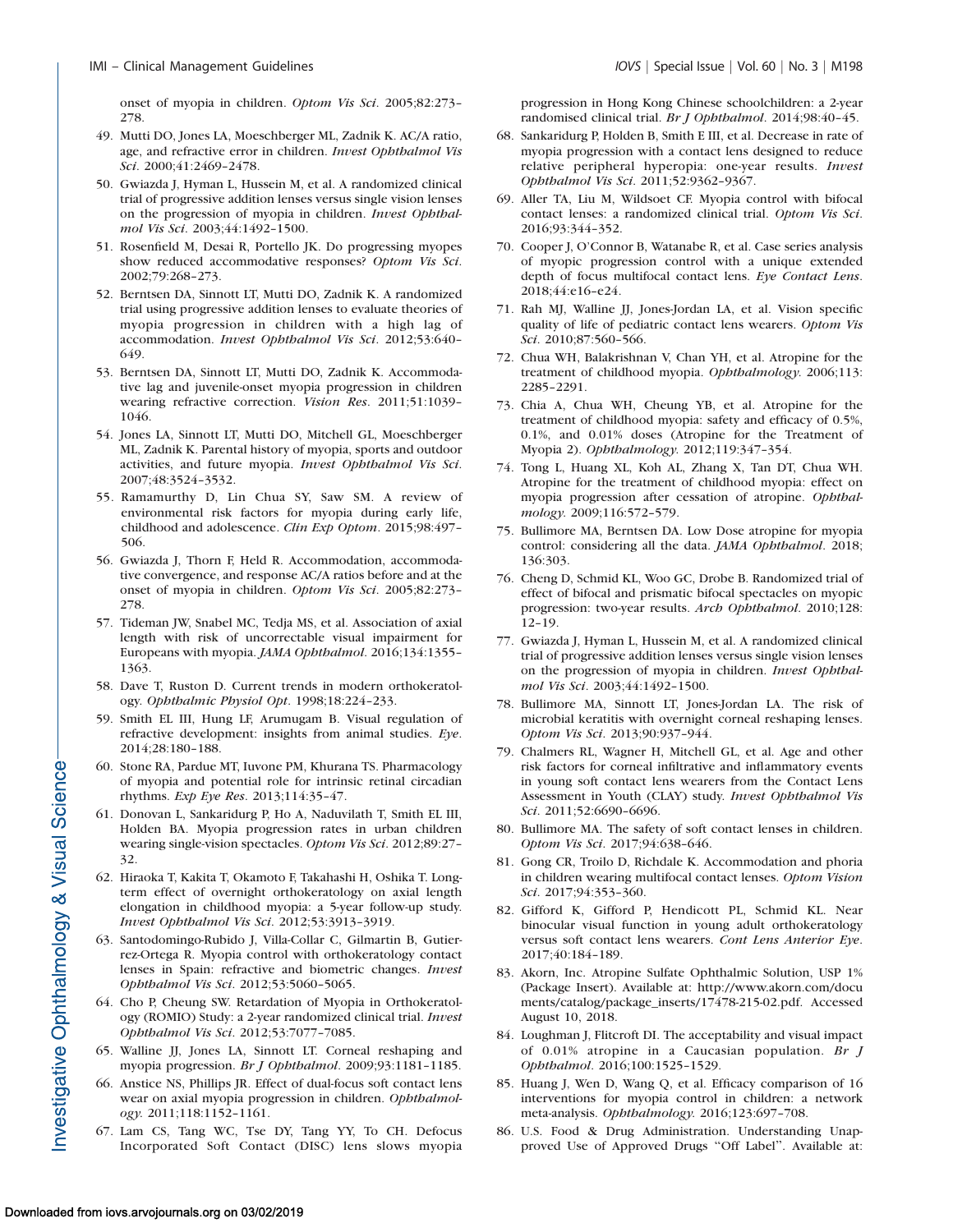https://www.fda.gov/forpatients/other/offlabel/default.htm. Accessed August 10, 2018.

- 87. The College of Optomertrists. Optometrists' Formulary. Available at: https://www.college-optometrists.org/guidance/ optometrists-formulary.html. Accessed September 24, 2018.
- 88. European Commission. Off-Label Use of Medicinal Products. Available at: https://ec.europa.eu/health/sites/health/files/ files/committee/stamp/stamp6\_off\_label\_use\_background. pdf. Accessed August 10, 2018.
- 89. Australian Prescriber. Off-Label Prescribing. Available at: https://www.nps.org.au/australian-prescriber/articles/offlabel-prescribing-6. Accessed August 10, 2018.
- 90. The Best Practice Advocacy Centre New Zealand. Upfront: Unapproved Medicines and Unapproved Uses of Medicines: Keeping Prescribers and Patients Safe. Available at: https:// bpac.org.nz/bpj/2013/march/unapproved-medicines.aspx. Accessed August 10, 2018.
- 91. Health Canada. Medical Devices Active Licence Listing (MDALL). Active License Search: MiSight. Available at: https://health-products.canada.ca/mdall-limh/. Accessed September 24, 2018.
- 92. Lam C. Diagnostic drugs. In: Rosenfield ML, Logan NS, eds. Optometry: Science, Techniques and Clinical Management. Edinburgh: Butterworth-Heinemann; 2009:105–120.
- 93. Chang L, Pan CW, Ohno-Matsui K, et al. Myopia-related fundus changes in Singapore adults with high myopia.  $AmJ$ Ophthalmol. 2013;155:991–999.
- 94. Evans B. Binocular vision assessment. In: Rosenfield M, NS, Logan Edwards K, eds. Optometry: Science, Techniques and Clinical Management. Edinburgh: Butterworth-Heinemann; 2009:241–256.
- 95. Rosenfield M. Clinical assessment of accommodation. In: Rosenfield M, Logan NS, eds. Optometry: Science, Techniques and Clinical Management. Edinburgh: Butterworth-Heinemann; 2009:229–240.
- 96. Elliot D. Assessment of binocular vision and accommodation. In: Clinical Procedures in Primary Eye Care. Elsevier Health Sciences; 2014:147–208.
- 97. Gifford K, Gifford P, Hendicott P, Schmid K. Binocular visual function in orthokeratology contact lens wear for myopia. Invest Ophthalmol Vis Sci. 2017; 58:ARVO E-Abstract 2389.
- 98. Gwiazda J, Bauer J, Thorn F, Held R. A dynamic relationship between myopia and blur Driven accommodation in schoolaged children. Vision Res. 1995;35:1299–1304.
- 99. Gwiazda J, Thorn F, Bauer J, Held R. Myopic children show insufficient accommodative response to blur. Invest Ophthalmol Vis Sci. 1993;34:690–694.
- 100. Gwiazda JE, Hyman L, Norton TT, et al. Accommodation and related risk factors associated with myopia progression and their interaction with treatment in COMET children. Invest Ophthalmol Vis Sci. 2004;45:2143–2151.
- 101. Mutti DO, Jones LA, Moeschberger ML, Zadnik K. AC/A ratio, age, and refractive error in children. Invest Ophthalmol Vis Sci. 2000;41:2469–2478.
- 102. Mutti DO, Mitchell GL, Hayes JR, et al. Accommodative lag before and after the onset of myopia. Invest Ophthalmol Vis Sci. 2006;47:837–846.
- 103. Nakatsuka C, Hasebe S, Nonaka F, Ohtsuki H. Accommodative lag under habitual seeing conditions: comparison between myopic and emmetropic children. Jpn J Ophthalmol. 2005;49:189–194.
- 104. Cheng D, Woo GC, Drobe B, Schmid KL. Effect of bifocal and prismatic bifocal spectacles on myopia progression in children: three-year results of a randomized clinical trial. JAMA Ophthalmol. 2014;132:258–264.
- 105. Correction of Myopia Evaluation Trial 2 Study Group for the Pediatric Eye Disease Investigator Group. Progressive-addition

lenses versus single-vision lenses for slowing progression of myopia in children with high accommodative lag and near esophoria. Invest Ophthalmol Vis Sci. 2011;52:2749–2757.

- 106. Tarrant J, Severson H, Wildsoet CF. Accommodation in emmetropic and myopic young adults wearing bifocal soft contact lenses. Ophthalmic Physiol Opt. 2008;28:62–72.
- 107. Tarrant J, Roorda A, Wildsoet C. Determining the accommodative response from wavefront aberrations. J Vis. 2010; 10(5):4.
- 108. Kang P, Wildsoet CF. Acute and short-term changes in visual function with multifocal soft contact lens wear in young adults. Cont Lens Anterior Eye. 2016;39:133–140.
- 109. Felipe-Marquez G, Nombela-Palomo M, Cacho I, Nieto-Bona A. Accommodative changes produced in response to overnight orthokeratology. Graefe's Arch Clin Exp Ophthalmol. 2015;253:619–626.
- 110. Brand P. The effect of orthokeratology on accommodative and convergence function: a clinic based pilot study. Optom Vis Perf. 2013;1:162–167.
- 111. McClelland JF, Saunders KJ. The repeatability and validity of dynamic retinoscopy in assessing the accommodative response. Ophthalmic Physiol Opt. 2003;23:243–250.
- 112. McClelland JF, Saunders KJ. Accommodative lag using dynamic retinoscopy: age norms for school-age children. Optom Vis Sci. 2004;81:929–933.
- 113. Harb E, Thorn F, Troilo D. Characteristics of accommodative behavior during sustained reading in emmetropes and myopes. Vis Res. 2006;46:2581–2592.
- 114. Gong CR, Troilo D, Richdale K. Accommodation and phoria in children wearing multifocal contact lenses. Optom Vis Sci. 2017;94:353–360.
- 115. Pandian A, Sankaridurg PR, Naduvilath T, et al. Accommodative facility in eyes with and without myopia. Invest Ophthalmol Vis Sci. 2006;47:4725–4731.
- 116. Felipe-Marquez G, Nombela-Palomo M, Palomo-Alvarez C, Cacho I, Nieto-Bona A. Binocular function changes produced in response to overnight orthokeratology. Graefe's Arch Clin Exp Ophthalmol. 2017;255:179–188.
- 117. Gwiazda J, Grice K, Thorn F. Response AC/A ratios are elevated in myopic children. Ophthalmic Physiol Opt. 1999; 19:173–179.
- 118. Arita R, Itoh K, Inoue K, Kuchiba A, Yamaguchi T, Amano S. Contact lens wear is associated with decrease of meibomian glands. Ophthalmology. 2009;116:379–384.
- 119. Mizoguchi T, Arita R, Fukuoka S, Morishige N. Morphology and function of meibomian glands and other tear film parameters in junior high school students. Cornea. 2017;36: 922–926.
- 120. Fonn D. Dryness with contact lenses and dry eye: are they the same or different? Eye Contact Lens. 2009;35:219.
- 121. Chalmers R. Overview of factors that affect comfort with modern soft contact lenses. Cont Lens Anterior Eye. 2014; 37:65–76.
- 122. Richdale K, Lam DY, Mitchell GL, et al. Geographic and temporal risk factors for interruptions to soft contact lens wear in young wearers. Cont Lens Anterior Eye. 2013;36: 253–258.
- 123. Nichols JJ, Jones L, Nelson JD, et al. The TFOS international workshop on contact lens discomfort: introduction. Invest Ophthalmol Vis Sci. 2013;54:TFOS1–TFOS6.
- 124. Tomlinson A, Bron AJ, Korb DR, et al. The international workshop on meibomian gland dysfunction: report of the diagnosis subcommittee. Invest Ophthalmol Vis Sci. 2011; 52:2006–2049.
- 125. Baudouin C, Labbé A, Liang H, Pauly A, Brignole-Baudouin F. Preservatives in eyedrops: the good, the bad and the ugly. Prog Retin Eye Res. 2010;29:312–334.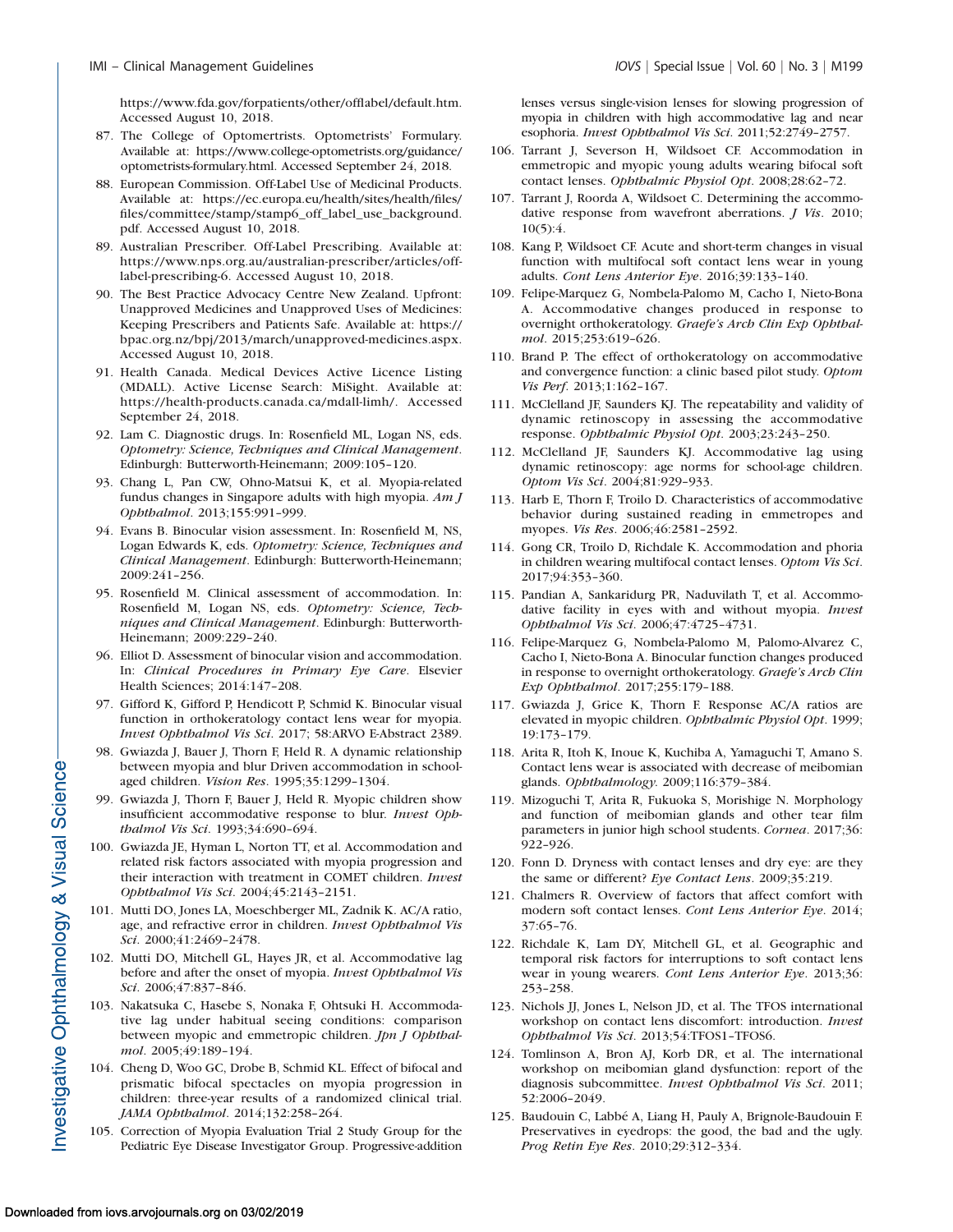- 126. Datta S, Baudouin C, Brignole-Baudouin F, Denoyer A, Cortopassi GA. The eye drop preservative benzalkonium chloride potently induces mitochondrial dysfunction and preferentially affects LHON mutant cells. Invest Ophthalmol Vis Sci. 2017;58:2406–2412.
- 127. World Health Organization. The Impact of Myopia and High Myopia. Available at: https://www.who.int/blindness/causes/ MyopiaReportforWeb.pdf. Accessed August 10, 2018.
- 128. Wu Y, Li H, Tang Y, Yan X. Morphological evaluation of meibomian glands in children and adolescents using noncontact infrared meibography. J Pediatr Ophthalmol Strabismus. 2017;54:78–83.
- 129. Cardona G, Garcia C, Seres C, Vilaseca M, Gispets J. Blink rate, blink amplitude, and tear film integrity during dynamic visual display terminal tasks. Curr Eye Res. 2011;36:190– 197.
- 130. Moon JH, Lee MY, Moon NJ. Association between video display terminal use and dry eye disease in school children. J Pediatr Ophthalmol Strabismus. 2014;51:87–92.
- 131. Moon JH, Kim KW, Moon NJ. Smartphone use is a risk factor for pediatric dry eye disease according to region and age: a case control study. BMC Ophthalmol. 2016;16:188.
- 132. Benedetto S, Drai-Zerbib V, Pedrotti M, Tissier G, Baccino T. E-readers and visual fatigue. PLoS One. 2013;8:e83676.
- 133. Craig JP, Nelson JD, Azar DT, et al. TFOS DEWS II Report Executive Summary. Ocul Surf. 2017;15:802–812.
- 134. Hoogerheide J, Rempt F, Hoogenboom WP. Acquired myopia in young pilots. Ophthalmologica. 1971;163:209–215.
- 135. Chen X, Sankaridurg P, Donovan L, et al. Characteristics of peripheral refractive errors of myopic and non-myopic Chinese eyes. Vis Res. 2010;50:31–35.
- 136. Sng CC, Lin XY, Gazzard G, et al. Peripheral refraction and refractive error in singapore chinese children. Invest Ophthalmol Vis Sci. 2011;52:1181–1190.
- 137. Ehsaei A, Mallen EA, Chisholm CM, Pacey IE. Cross-sectional sample of peripheral refraction in four meridians in myopes and emmetropes. Invest Ophthalmol Vis Sci. 2011;52:7574– 7585.
- 138. Atchison DA, Li SM, Li H, et al. Relative peripheral hyperopia does not predict development and progression of myopia in children. Invest Ophthalmol Vis Sci. 2015;56:6162–6170.
- 139. Lee TT, Cho P. Relative peripheral refraction in children: twelve-month changes in eyes with different ametropias. Ophthalmic Physiol Opt. 2013;33:283–293.
- 140. Kang P, Swarbrick H. Peripheral refraction in myopic children wearing orthokeratology and gas-permeable lenses. Optom Vis Sci. 2011;88:476–482.
- 141. Queirós A, González-Méijome JM, Jorge J, Villa-Collar C, Gutiérrez AR. Peripheral refraction in myopic patients after orthokeratology. Optom Vis Sci. 2010;87:323–329.
- 142. Gifford P, Gifford K, Hendicott P, Schmid K. Relative peripheral refraction and binocular vision changes in myopic orthokeratology. Invest Ophthalmol Vis Sci. 2017; 58 :ARVO E-Abstract 2390.
- 143. Hiraoka T, Kotsuka J, Kakita T, Okamoto F, Oshika T. Relationship between higher-order wavefront aberrations and natural progression of myopia in schoolchildren. Sci Rep. 2017;7:7876.
- 144. Santodomingo-Rubido J, Villa-Collar C, Gilmartin B, Gutierrez-Ortega R, Suzaki A. The effects of entrance pupil centration and coma aberrations on myopic progression following orthokeratology. Clin Exp Optom. 2015;98:534-540.
- 145. Chen Z, Niu L, Xue F, et al. Impact of pupil diameter on axial growth in orthokeratology. Optom Vis Sci. 2012;89:1636– 1640.
- 146. Read SA, Alonso-Caneiro D, Vincent SJ, Collins MJ. Longitudinal changes in choroidal thickness and eye growth in childhood. Invest Ophthalmol Vis Sci. 2015;56:3103–3112.
- 147. Wang D, Chun RK, Liu M, et al. Optical defocus rapidly changes choroidal thickness in schoolchildren. PLoS One. 2016;11:e0161535.
- 148. Li Z, Cui D, Hu Y, Ao S, Zeng J, Yang X. Choroidal thickness and axial length changes in myopic children treated with orthokeratology. Cont Lens Anterior Eye. 2017;40:417–423.
- 149. Dirani M, Tong L, Gazzard G, et al. Outdoor activity and myopia in Singapore teenage children. Br J Ophthalmol. 2009;93:997–1000.
- 150. Onal S, Toker E, Akingol Z, et al. Refractive errors of medical students in Turkey: one year follow-up of refraction and biometry. Optom Vis Sci. 2007;84:175–180.
- 151. Parssinen O, Lyyra AL. Myopia and myopic progression among schoolchildren: a three-year follow-up study. Invest Ophthalmol Vis Sci. 1993;34:2794–2802.
- 152. Rose KA, Morgan IG, Ip J, et al. Outdoor activity reduces the prevalence of myopia in children. Ophthalmology. 2008; 115:1279–1285.
- 153. Guo Y, Liu LJ, Xu L, et al. Outdoor activity and myopia among primary students in rural and urban regions of Beijing. Ophthalmology. 2013;120:277–283.
- 154. Alvarez AA, Wildsoet CF. Quantifying light exposure patterns in young adult students. J Mod Opt. 2013;60:1200–1208.
- 155. Dharani R, Lee CF, Theng ZX, et al. Comparison of measurements of time outdoors and light levels as risk factors for myopia in young Singapore children. Eye. 2012; 26:911–918.
- 156. Schmid KL, Leyden K, Chiu YH, et al. Assessment of daily light and ultraviolet exposure in young adults. Optom Vis Sci. 2013;90:148–155.
- 157. Ostrin LA. Objectively measured light exposure in emmetropic and myopic adults. Optom Vis Sci. 2017;94:229–238.
- 158. Scheuermaier K, Laffan AM, Duffy JF. Light exposure patterns in healthy older and young adults. *J Biol Rhythms*. 2010;25:113–122.
- 159. Dharani R, Lee CF, Finkelstein EA, Saw SM. Response to Mahroo et al. Eye. 2013;27:991.
- 160. Mahroo OA, Gavin EA, Williams KM, De Smit E, Hammond CJ, Morrison DA. Potential effect of 'cut-off intensity' on correlation between light meter measurements and time outdoors. Eye. 2013;27:990–991.
- 161. Read SA, Collins MJ, Vincent SJ. Light exposure and eye growth in childhood. Invest Ophthalmol Vis Sci. 2015;56: 6779–6787.
- 162. Loh KL, Lu Q, Tan D, Chia A. Risk factors for progressive myopia in the atropine therapy for myopia study. Am J Ophthalmol. 2015;159:945–949.
- 163. Hsu CC, Huang N, Lin PY, et al. Risk factors for myopia progression in second-grade primary school children in Taipei: a population-based cohort study. Br J Ophthalmol. 2017;101:1611–1617.
- 164. Saw SM, Nieto FJ, Katz J, Schein OD, Levy B, Chew SJ. Factors related to the progression of myopia in singaporean children. Optom Vis Sci. 2000;77:549–554.
- 165. Gwiazda J, Deng L, Manny R, Norton TT. Seasonal variations in the progression of myopia in children enrolled in the correction of myopia evaluation trial. Invest Ophthalmol Vis Sci. 2014;55:752–758.
- 166. Williams KM, Hysi PG, Nag A, Yonova Doing E, Venturini C, Hammond CJ. Age of myopia onset in a British populationbased twin cohort. Ophthalmic Physiol Opt 2013;33:339–345.
- 167. Iribarren R, Cortinez MF, Chiappe JP. Age of first distance prescription and final myopic refractive error. Ophthalmic Epidemiol. 2009;16:84–89.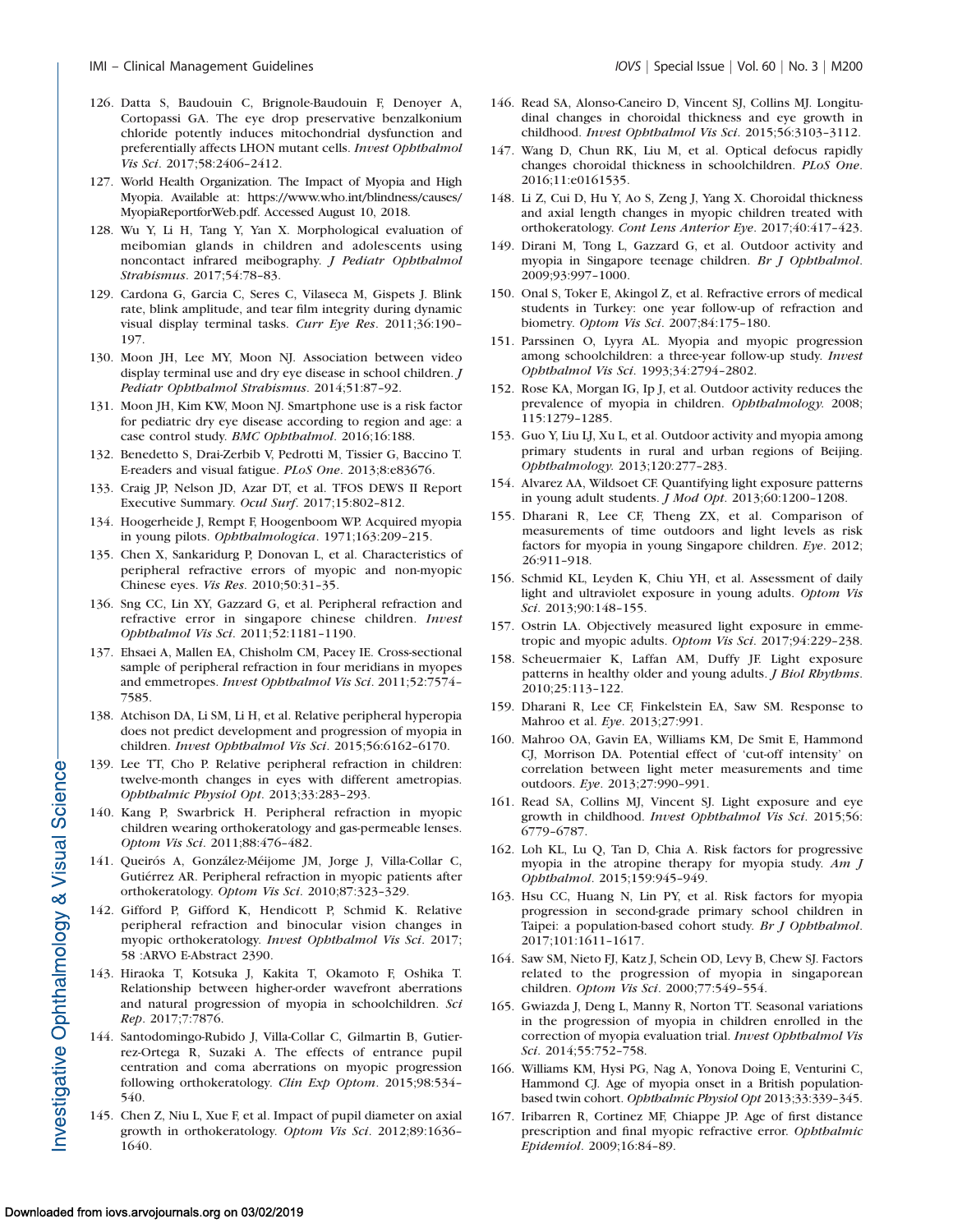- 168. Richdale K, Berntsen DA, Mack CJ, Merchea MM, Barr JT. Visual acuity with spherical and toric soft contact lenses in low- to moderate-astigmatic eyes. Optom Vis Sci. 2007;84: 969–975.
- 169. Swarbrick HA. Orthokeratology review and update. Clin Exp Optom. 2006;89:124–143.
- 170. Chen C, Cheung SW, Cho P. Myopia control using toric orthokeratology (TO-SEE Study). Invest Ophthalmol Vis Sci. 2013;54:6510–6517.
- 171. Charm J, Cho P. High myopia-partial reduction ortho-k: a 2 year randomized study. Optom Vis Sci. 2013;90:530–539.
- 172. Cho P, Cheung SW. Retardation of Myopia in Orthokeratology (ROMIO) Study: a 2-year randomized clinical trial. Invest Ophthalmol Vis Sci. 2012;53:7077–7085.
- 173. Hiraoka T, Kakita T, Okamoto F, Takahashi H, Oshika T. Longterm effect of overnight orthokeratology on axial length elongation in childhood myopia: a 5-year follow-up study. Invest Ophthalmol Vis Sci. 2012;53:3913–3919.
- 174. Kakita T, Hiraoka T, Oshika T. Influence of overnight orthokeratology on axial elongation in childhood myopia. Invest Ophthalmol Vis Sci. 2011;52:2170–2174.
- 175. Cho P, Cheung SW, Edwards M. The longitudinal orthokeratology research in children (LORIC) in Hong Kong: a pilot study on refractive changes and myopic control. Curr Eye Res. 2005;30:71–80.
- 176. Cheng D, Woo GC, Drobe B, Schmid KL. Effect of bifocal and prismatic bifocal spectacles on myopia progression in children: three-year results of a randomized clinical trial. JAMA Ophthalmol. 2014;132:258–264.
- 177. Zhu M, Feng H, Zhu J, Qu X. The impact of amplitude of accommodation on controlling the development of myopia in orthokeratology. Zhonghua Yan Ke Za Zhi. 2014;50:14– 19.
- 178. Li SM, Wu SS, Kang MT, et al. Atropine slows myopia progression more in Asian than white children by metaanalysis. Optom Vis Sci. 2014;91:342–350.
- 179. Wolffsohn JS, Calossi A, Cho P, et al. Global trends in myopia management attitudes and strategies in clinical practice. Cont Lens Anterior Eye. 2016;39:106–116.
- 180. Walline JJ, Greiner KL, McVey ME, Jones-Jordan LA. Multifocal contact lens myopia control. Optom Vis Sci. 2013;90:1207–1214.
- 181. Sankaridurg P, Holden B, Smith E III, et al. Decrease in rate of myopia progression with a contact lens designed to reduce relative peripheral hyperopia: one-year results. Invest Ophthalmol Vis Sci. 2011;52:9362–9367.
- 182. Lam CS, Tang WC, Tse DY, Tang YY, To CH. Defocus Incorporated Soft Contact (DISC) lens slows myopia progression in Hong Kong Chinese schoolchildren: a 2-year randomised clinical trial. Br J Ophthalmol. 2014;98:40–45.
- 183. Fujikado T, Ninomiya S, Kobayashi T, Suzaki A, Nakada M, Nishida K. Effect of low-addition soft contact lenses with decentered optical design on myopia progression in children: a pilot study. Clin Ophthalmol. 2014;8:1947–1956.
- 184. Cheng X, Xu J, Chehab K, Exford J, Brennan N. Soft contact lenses with positive spherical aberration for myopia control. Optom Vis Sci. 2016;93:353–366.
- 185. Paune J, Morales H, Armengol J, Quevedo L, Faria-Ribeiro M, Gonzalez-Meijome JM. Myopia control with a novel peripheral gradient soft lens and orthokeratology: a 2-year clinical trial. Biomed Res Int. 2015;2015:507572.
- 186. Paune J, Queiros A, Quevedo L, Neves H, Lopes-Ferreira D, Gonzalez-Meijome JM. Peripheral myopization and visual performance with experimental rigid gas permeable and soft contact lens design. Cont Lens Anterior Eye. 2014;37:455– 460.
- 187. Gifford P, Gifford KL. The future of myopia control contact lenses. Optom Vis Sci. 2016;93:336–343.
- 188. Sankaridurg P. Contact lenses to slow progression of myopia. Clin Exp Optom. 2017;100:432–437.
- 189. Berntsen DA, Kramer CE. Peripheral defocus with spherical and multifocal soft contact lenses. Optom Vis Sci. 2013;90: 1215–1224.
- 190. Ticak A, Walline JJ. Peripheral optics with bifocal soft and corneal reshaping contact lenses. Optom Vis Sci. 2013;90:3– 8.
- 191. Kang P, Fan Y, Oh K, Trac K, Zhang F, Swarbrick HA. The effect of multifocal soft contact lenses on peripheral refraction. Optom Vis Sci. 2013;90:658–666.
- 192. Lopes-Ferreira D, Ribeiro C, Maia R, et al. Peripheral myopization using a dominant design multifocal contact lens. J Optom. 2011;4:14–32.
- 193. Smith EL III. Optical treatment strategies to slow myopia progression: effects of the visual extent of the optical treatment zone. Exp Eye Res. 2013;114:77–88.
- 194. Walline JJ, Gaume Giannoni A, Sinnott LT, et al. A randomized trial of soft multifocal contact lenses for myopia control: baseline data and methods. Optom Vis Sci. 2017;94: 856–866.
- 195. Kang P, McAlinden C, Wildsoet CF. Effects of multifocal soft contact lenses used to slow myopia progression on quality of vision in young adults. Acta Ophthalmol. 2017;95:e43–e53.
- 196. Bickle K, Walline J. Bifocal Lenses in Nearsighted Kids (BLINK) study. Optom Vis Sci. 2013;90 . Abstract 130789.
- 197. Schulle KL, Berntsen DA, Sinnott LT, et al. Visual acuity and over-refraction in myopic children fitted with soft multifocal contact lenses. Optom Vis Sci. 2018;95:292–298.
- 198. Chung K, Mohidin N, O'Leary DJ. Undercorrection of myopia enhances rather than inhibits myopia progression. Vision Res. 2002;42:2555–2559.
- 199. Adler D, Millodot M. The possible effect of undercorrection on myopic progression in children. Clin Exp Optom. 2006; 89:315–321.
- 200. Sun YY, Li SM, Li SY, et al. Effect of uncorrection versus full correction on myopia progression in 12-year-old children. Graefe's Arch Clin Exp Ophthalmol. 2017;255:189–195.
- 201. Gwiazda J, Grice K, Held R, Thorn F, Bauer J. Insufficient accommodation and near esophoria: precursors or concomitants of juvenile-onset myopia? In: Tokoro T, ed. Myopia Updates. Tokyo: Springer; 1998;92–97.
- 202. Edwards MH, Li RW-H, Lam CS-Y, Lew JK-F, Yu BS-Y. The Hong Kong progressive lens myopia control study: study design and main findings. Invest Ophthalmol Vis Sci. 2002; 43:2852–2858.
- 203. Berntsen DA, Mutti DO, Zadnik K. Study of Theories about Myopia Progression (STAMP) design and baseline data. Optom Vis Sci. 2010;87:823–832
- 204. Hyman L, Gwiazda J, Marsh-Tootle WL, Norton TT, Hussein M. The Correction of Myopia Evaluation Trial (COMET): design and general baseline characteristics. Control Clin Trials. 2001;22:573–592.
- 205. Scheiman M, Wick B. Clinical Management of Binocular Vision: Heterophoric, Accommodative and Eye Movement Disorders. Philadephia: Lippincott Williams & Wilkins; 1994.
- 206. Sankaridurg P, Donovan L, Varnas S, et al. Spectacle lenses designed to reduce progression of myopia: 12-month results. Optom Vis Sci. 2010;87:631–641.
- 207. Lam CS-Y, Tang WC, Lee RP, Chun RK, To CH. Myopia control with multi-segment myopic defocus (MSMD) spectacle lens: a randomised clinical trial. Ophthal Physiol Opt. 2017;37:O017.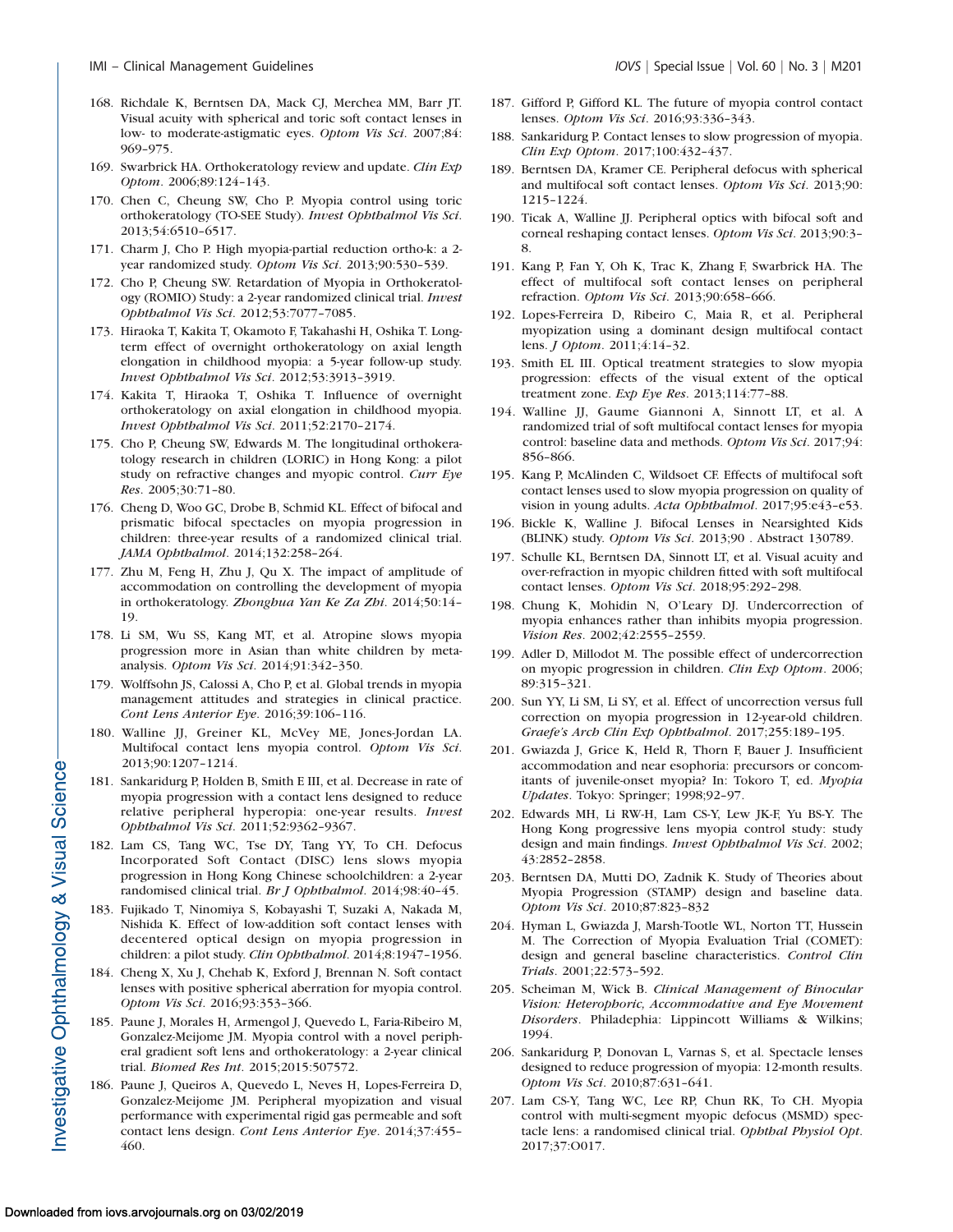- 208. Guggenheim JA, Northstone K, McMahon G, et al. Time outdoors and physical activity as predictors of incident myopia in childhood: a prospective cohort study. Invest Ophthalmol Vis Sci. 2012;53:2856–2865.
- 209. He M, Xiang F, Zeng Y, et al. Effect of time spent outdoors at school on the development of myopia among children in China: a randomized clinical trial. JAMA Ophthalmol. 2015; 314:1142–1148.
- 210. Jones-Jordan LA, Sinnott LT, Cotter SA, et al. Time outdoors, visual activity, and myopia progression in juvenile-onset myopes. Invest Ophthalmol Vis Sci. 2012;53:7169–7175.
- 211. Norton TT, Amedo AO, Siegwart JT Jr. Darkness causes myopia in visually experienced tree shrews. Invest Ophthalmol Vis Sci. 2006;47:4700–4707.
- 212. Ashby R, Ohlendorf A, Schaeffel F. The effect of ambient illuminance on the development of deprivation myopia in chicks. Invest Ophthalmol Vis Sci. 2009;50:5348–5354.
- 213. Smith EL III, Hung LF, Huang J. Protective effects of high ambient lighting on the development of form Deprivation myopia in rhesus monkeys. Invest Ophthalmol Vis Sci. 2012; 53:421–428.
- 214. Saw SM, Katz J, Schein OD, Chew SJ, Chan TK. Epidemiology of myopia. Epidemiol Rev. 1996;18:175–187.
- 215. Edwards MH. Do variations in normal nutrition play a role in the development of myopia? Optom Vis Sci. 1996;73:638-643.
- 216. Gardiner PA. The diet of growing myopes. Trans Ophthalmol Soc UK. 1956;76:171–180.
- 217. Lim LS, Gazzard G, Low YL, et al. Dietary factors, myopia, and axial dimensions in children. Ophthalmology. 2010;117: 993–997.
- 218. Trier K, Munk Ribel-Madsen S, Cui D, Brogger Christensen S. Systemic 7-methylxanthine in retarding axial eye growth and myopia progression: a 36-month pilot study. J Ocular Biol Dis Informat. 2008;1:85–93.
- 219. Hong T, Flood V, Rochtchina E, Mitchell P, Russell J, Wang JJ. Adherence to dietary guidelines and the 10-year cumulative incidence of visual impairment: the Blue Mountains Eye Study. Am J Ophthalmol. 2014;158:302–308.
- 220. Wu YT, Willcox MD, Stapleton F. The effect of contact lens hygiene behavior on lens case contamination. Optom Vis Sci. 2015;92:167–174.
- 221. Lim CH, Carnt NA, Farook M, et al. Risk factors for contact lens-related microbial keratitis in Singapore. Eye. 2016;30: 447–455.
- 222. Zimmerman AB, Richdale K, Mitchell GL, et al. Water exposure is a common risk behavior among soft and gaspermeable contact lens wearers. Cornea. 2017;36:995– 1001.
- 223. Carnt N, Stapleton F. Strategies for the prevention of contact lens-related Acanthamoeba keratitis: a review. Ophthalmic Physiol Opt. 2016;36:77–92.
- 224. Morgan PB, Efron N, Brennan NA, Hill EA, Raynor MK, Tullo AB. Risk factors for the development of corneal infiltrative events associated with contact lens wear. Invest Ophthalmol Vis Sci. 2005;46:3136–3143.
- 225. Richdale K, Lam DY, Wagner H, et al. Case-control pilot study of soft contact lens wearers with corneal infiltrative events and healthy controls. Invest Ophthalmol Vis Sci. 2016;57: 47–55.
- 226. Sorbara L, Zimmerman AB, Mitchell GL, et al. Multicenter testing of a risk assessment survey for soft contact lens wearers with adverse events: a contact lens assessment in youth study. Eye Cont Lens. 2016.
- 227. Wu YT, Willcox M, Zhu H, Stapleton F. Contact lens hygiene compliance and lens case contamination: A review. Cont Lens Anterior Eye. 2015;38:307–316.
- 228. Stapleton F, Edwards K, Keay L, et al. Risk factors for moderate and severe microbial keratitis in daily wear contact lens users. Ophthalmology. 2012;119:1516–1521.
- 229. Schein OD, Glynn RJ, Poggio EC, Seddon JM, Kenyon KR. The relative risk of ulcerative keratitis among users of dailywear and extended-wear soft contact lenses. A case-control study. Microbial Keratitis Study Group. New Engl J Med. 1989;321:773–778.
- 230. Feghhi M, Mahmoudabadi AZ, Mehdinejad M. Evaluation of fungal and bacterial contaminations of patient-used ocular drops. Med Mycol. 2008;46:17–21.
- 231. Chia A, Lu QS, Tan D. Five-year clinical trial on atropine for the treatment of myopia 2: myopia control with atropine 0.01% eyedrops. Ophthalmology. 2016;123:391–399.
- 232. Berntsen DA, Schulle KL, Sinnott LT, Bickle KM, Group TBS. Visual acuity and over-refraction in myopic children fitted with soft multifocal contact lenses in the BLINK Study. Invest Ophthalmol Vis Sci. 2017;58:ARVO E-Abstract 3052.
- 233. Wong HB, Machin D, Tan SB, Wong TY, Saw SM. Ocular component growth curves among Singaporean children with different refractive error status. Invest Ophthalmol Vis Sci. 2010;51:1341–1347.
- 234. French AN, Morgan IG, Burlutsky G, Mitchell P, Rose KA. Prevalence and 5- to 6-year incidence and progression of myopia and hyperopia in Australian schoolchildren. Ophthalmology. 2013;120:1482–1491.
- 235. Saw SM, Tong L, Chua WH, et al. Incidence and progression of myopia in Singaporean school children. Invest Ophthalmol Vis Sci. 2005;46:51–57.
- 236. Aller TA. Clinical management of progressive myopia. Eye 2014;28:147–153.
- 237. Pineles SL, Kraker RT, VanderVeen DK, et al. Atropine for the prevention of myopia progression in children: a report by the American Academy of Ophthalmology. Ophthalmol. 2017;124:1857–1866.
- 238. Santodomingo-Rubido J, Villa-Collar C, Gilmartin B, Gutierrez-Ortega R, Sugimoto K. Long-term efficacy of orthokeratology contact lens wear in controlling the progression of childhood myopia. Curr Eye Res. 2017;42:713–720.
- 239. Fulk GW, Cyert LA, Parker DE. A randomized trial of the effect of single-vision vs. bifocal lenses on myopia progression in children with esophoria. Optom Vis Sci. 2000;77: 395–401.
- 240. Jones LA, Mitchell GL, Mutti DO, Hayes JR, Moeschberger ML, Zadnik K. Comparison of ocular component growth curves among refractive error groups in children. Invest Ophthalmol Vis Sci. 2005;46:2317–2327.
- 241. Kinoshita N, Konno Y, Hamada N, Kakehashi A. Suppressive effect of combined treatment of orthokeratology and 0.01% atropine instillation on axial length elongation in childhood myopia. Invest Ophthalmol Vis Sci. 2017;58:ARVO E-Abstract 2386.
- 242. Verzhanskaya TY, Tarutta EP. Stabilizing effectiveness of orthokeratology and long-term minute-concentration atropine therapy in myopia [in Russian]. Vestn Oftalmol. 2017; 133:43–48.
- 243. Polling JR, Kok RG, Tideman JW, Meskat B, Klaver CC. Effectiveness study of atropine for progressive myopia in Europeans. Eye (Lond). 2016;30:998–1004.
- 244. Cho P, Cheung SW. Discontinuation of orthokeratology on eyeball elongation (DOEE). Cont Lens Anterior Eye. 2017; 40:82–87.
- 245. Goss DA, Winkler RL. Progression of myopia in youth: age of cessation. Am J Optom Physiol Opt. 1983;60:651–658.
- 246. Comet Group. Myopia stabilization and associated factors among participants in the Correction of Myopia Evaluation Trial (COMET). Invest Ophthalmol Vis Sci. 2013;54:7871– 7884.